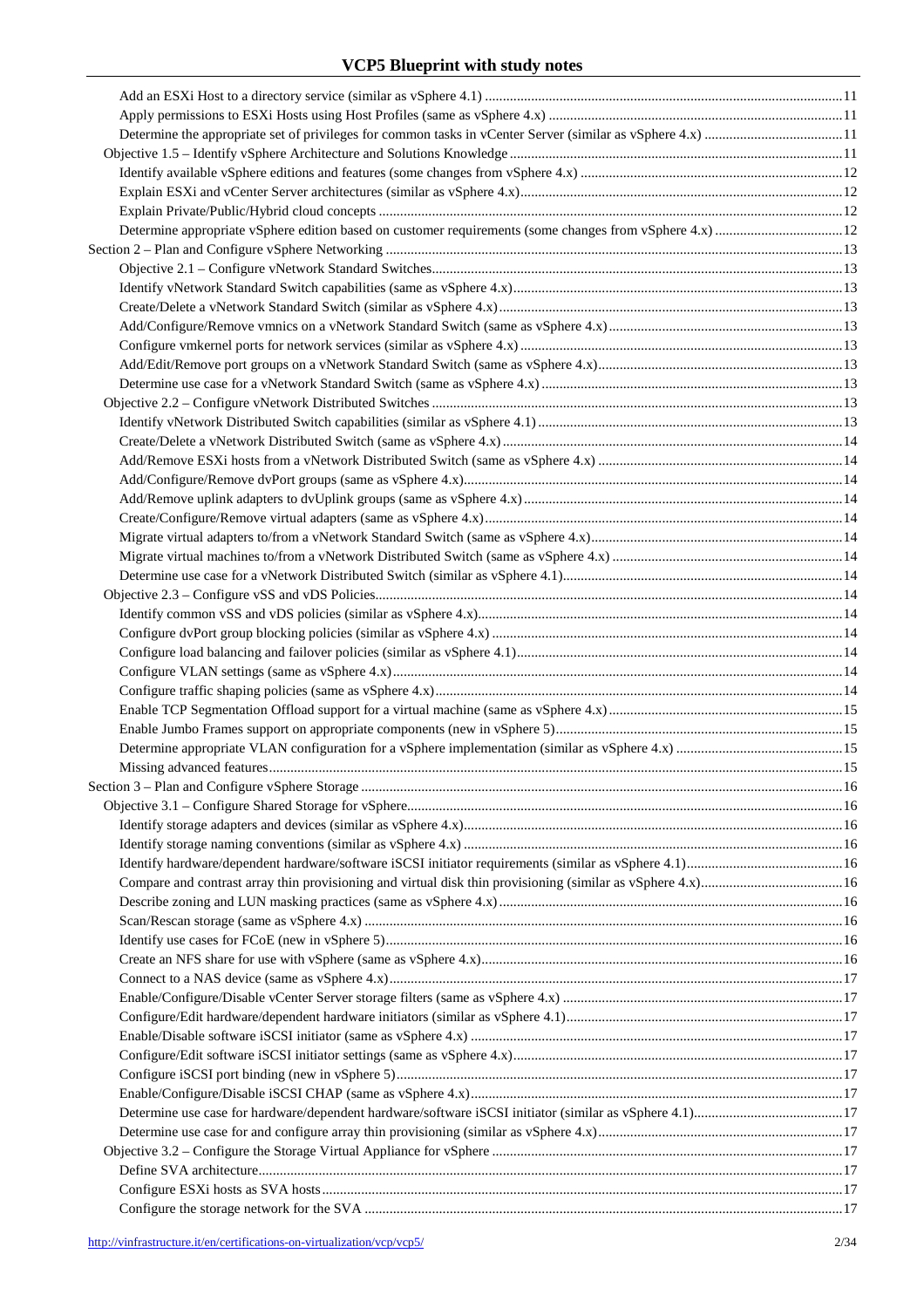| Configure/Modify virtual CPU and Memory resources according to OS and application requirements (similar as vSphere 4.x)20   |  |
|-----------------------------------------------------------------------------------------------------------------------------|--|
| Configure/Modify virtual NIC adapter and connect virtual machines to appropriate network resources (same as vSphere 4.1) 20 |  |
| Determine appropriate datastore locations for virtual machines based on application workloads (similar as vSphere 4.x) 21   |  |
|                                                                                                                             |  |
|                                                                                                                             |  |
|                                                                                                                             |  |
|                                                                                                                             |  |
|                                                                                                                             |  |
|                                                                                                                             |  |
|                                                                                                                             |  |
|                                                                                                                             |  |
|                                                                                                                             |  |
|                                                                                                                             |  |
|                                                                                                                             |  |
|                                                                                                                             |  |
|                                                                                                                             |  |
|                                                                                                                             |  |
|                                                                                                                             |  |
|                                                                                                                             |  |
|                                                                                                                             |  |
|                                                                                                                             |  |
| Determine the appropriate deployment methodology for a given virtual machine application (similar as vSphere 4.x) 22        |  |
|                                                                                                                             |  |
|                                                                                                                             |  |
|                                                                                                                             |  |
|                                                                                                                             |  |
|                                                                                                                             |  |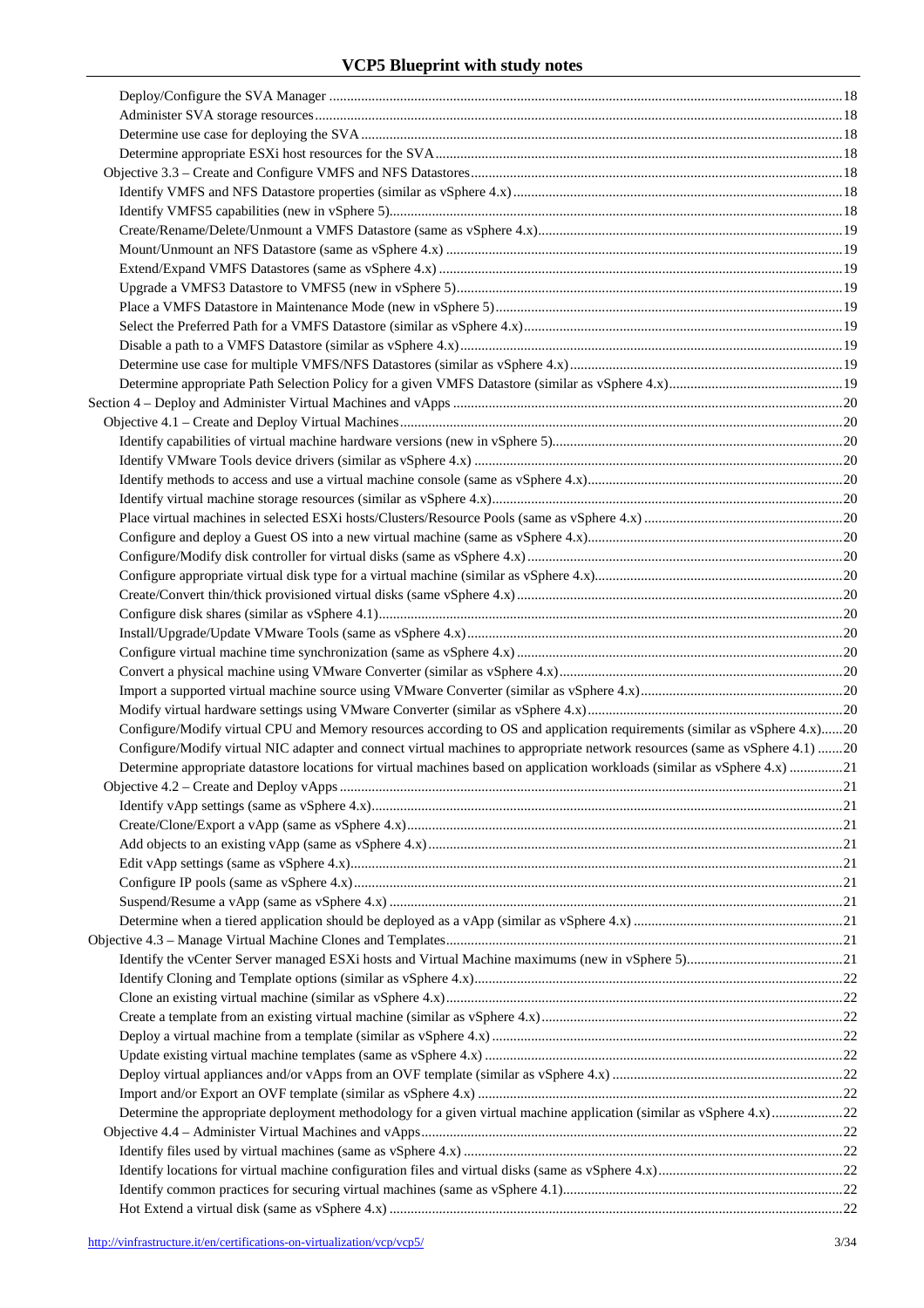| Adjust virtual machine resources (shares, limits and reservations) based on virtual machine workloads (similar as vSphere 4.1)23 |  |
|----------------------------------------------------------------------------------------------------------------------------------|--|
|                                                                                                                                  |  |
|                                                                                                                                  |  |
|                                                                                                                                  |  |
|                                                                                                                                  |  |
|                                                                                                                                  |  |
|                                                                                                                                  |  |
|                                                                                                                                  |  |
|                                                                                                                                  |  |
|                                                                                                                                  |  |
|                                                                                                                                  |  |
|                                                                                                                                  |  |
|                                                                                                                                  |  |
|                                                                                                                                  |  |
|                                                                                                                                  |  |
|                                                                                                                                  |  |
| Determine appropriate failover methodology and required resources for an HA implementation (similar as vSphere 4.x)24            |  |
|                                                                                                                                  |  |
|                                                                                                                                  |  |
|                                                                                                                                  |  |
|                                                                                                                                  |  |
|                                                                                                                                  |  |
|                                                                                                                                  |  |
|                                                                                                                                  |  |
|                                                                                                                                  |  |
|                                                                                                                                  |  |
|                                                                                                                                  |  |
|                                                                                                                                  |  |
|                                                                                                                                  |  |
|                                                                                                                                  |  |
| Evaluate appropriate shares, reservations and limits for a Resource Pool based on virtual machine workloads (similar as vSphere  |  |
|                                                                                                                                  |  |
|                                                                                                                                  |  |
|                                                                                                                                  |  |
|                                                                                                                                  |  |
|                                                                                                                                  |  |
|                                                                                                                                  |  |
|                                                                                                                                  |  |
|                                                                                                                                  |  |
| Utilize Storage vMotion techniques (changing virtual disk type, renaming virtual machines, etc.) (same as vSphere 4.x) 26        |  |
|                                                                                                                                  |  |
|                                                                                                                                  |  |
|                                                                                                                                  |  |
|                                                                                                                                  |  |
|                                                                                                                                  |  |
|                                                                                                                                  |  |
|                                                                                                                                  |  |
|                                                                                                                                  |  |
|                                                                                                                                  |  |
|                                                                                                                                  |  |
|                                                                                                                                  |  |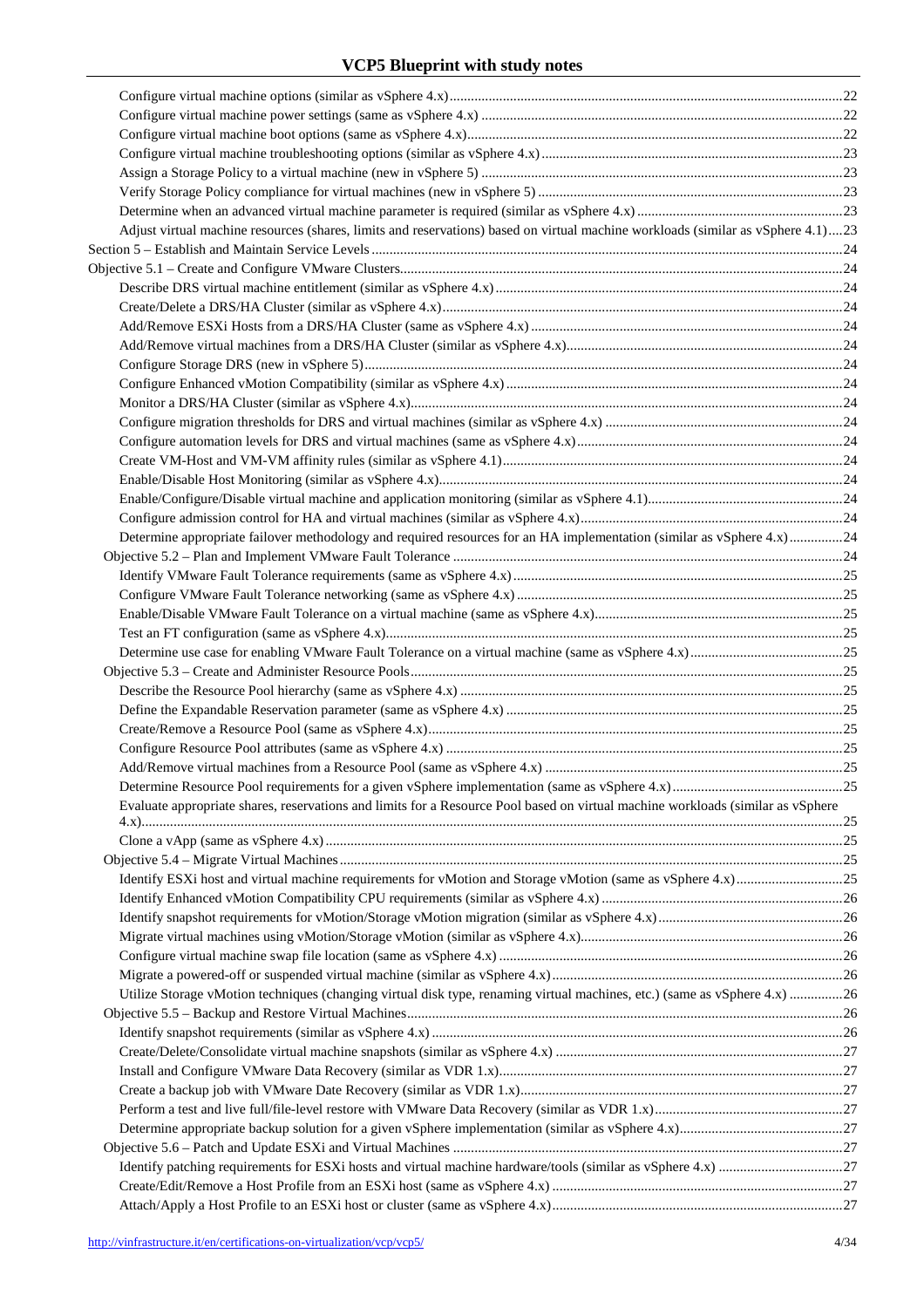| Interpret the DRS Resource Distribution Graph and Target/Current Host Load Deviation (same as vSphere 4.x)30                   |  |
|--------------------------------------------------------------------------------------------------------------------------------|--|
|                                                                                                                                |  |
|                                                                                                                                |  |
|                                                                                                                                |  |
| Identify the root cause of a DRS/HA cluster or migration issue based on troubleshooting information (similar as vSphere 4.x)30 |  |
|                                                                                                                                |  |
|                                                                                                                                |  |
|                                                                                                                                |  |
|                                                                                                                                |  |
|                                                                                                                                |  |
|                                                                                                                                |  |
|                                                                                                                                |  |
|                                                                                                                                |  |
|                                                                                                                                |  |
|                                                                                                                                |  |
|                                                                                                                                |  |
|                                                                                                                                |  |
|                                                                                                                                |  |
|                                                                                                                                |  |
|                                                                                                                                |  |
|                                                                                                                                |  |
|                                                                                                                                |  |
|                                                                                                                                |  |
|                                                                                                                                |  |
|                                                                                                                                |  |
|                                                                                                                                |  |
|                                                                                                                                |  |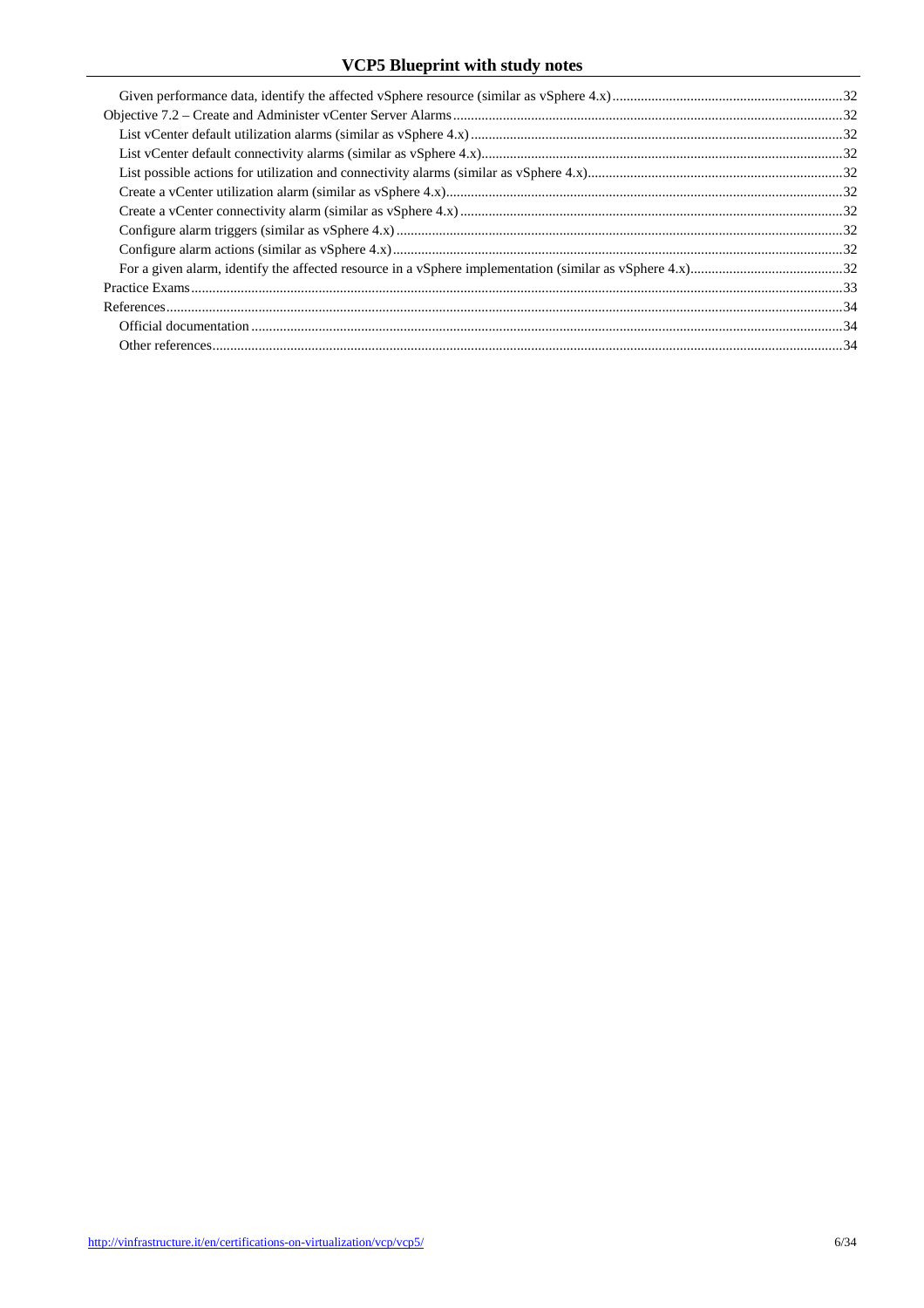# **Section 1 - Plan, Install, Configure and Upgrade vCenter Server and VMware ESXi**

## **Objective 1.1 – Install and Configure vCenter Server**

- See also this similar post: *Objective 1.1 Install and Configure vCenter Server* and *Objective 1.1 Install and Configure vCenter Server*.
- VMware vSphere Basics guide<sup>1</sup>
- vSphere Installation and Setup guide<sup>2</sup>
- $\blacksquare$  vCenter Server and Host Management guide<sup>3</sup>

## **Identify available vCenter Server editions (new in vSphere 5)**

As in vSphere 4.x, the vCenter Server 5 editions are:

- vCenter Server Foundation: same limits of 4.x (max 3 hosts, no Orchestrator, no Linked mode, no support for some products like SRM)
- vCenter Server Essential: basically a Foundation edition to be used in the Essential and Essential+ bundles
- vCenter Server Standard: the full edition (with some limits only in the appliance version)

For the vCenter Server installation and deployment there are now two different options (in vSphere 4.x there was only the first one):

- install the vCenter Server on a Windows Server machine (physical or VM), see minimum requirements (and note that now Windows XP is no more supported)
- deploy of a virtual appliance (VA) based on SuSE Enterprise (no Windows license is required, but there are some limitations)

## **Deploy the vCenter Appliance (new in vSphere 5)**

The deploy phase is similar to a usual virtual appliance (VA): http://vmwire.com/2011/07/15/vsphere-vcenter-server-linux-virtualappliance-quick-start-guide/

The blueprint does not specify also the configuration, but I suppose that could be required. See the vSphere Installation and Setup Guide (page 201) and vCenter Server and Host Management Guide (page 41).

For more info and a list of the vCSA limits see also: vCenter Server Virtual Appliance (vCSA)

#### **Install vCenter Server into a virtual machine (same as vSphere 4.x)**

See: http://virtual-infrastructure.it/vdesign/vmware-vcenter-server-physical-or-virtual/.

## **Size the vCenter Server database (similar as vSphere 4.x)**

You can use the estimator included in vCenter Server (or download the excel from VMware site). I recommend checking how grow with the number of hosts, VMs and the statistical level:

http://vmetc.com/2008/12/11/estimate-virtualcenter-database-size-from-the-vi-client/

#### **Install additional vCenter Server components (new in vSphere 5)**

In the vCenter DVD there are the following packages:

- vCenter Server for Windows (that include also the Orchestrator)
- vSphere Client
- vSphere Web Client (server part for Windows)
- **v** vSphere Update Manager
- ESXi Dump Collector
- **Syslog Server**
- Auto Deploy
- vSphere Authentication Proxy

## **Install/Remove vSphere Client plug-ins (same as vSphere 4.x)**

Installation usually is done from the plug-in manager (but not always) or from an installation program or MSI (for example for the VDR's plug-in. The removal is the same of a usual Windows programs, from the control panel / Uninstall.

Different is how the plug-in are registered and de-registered from the vCenter Server side… in this case there are specific procedures(for removal see KB 1025360 – Removing unwanted plug-ins from vCenter Server).

#### **Enable/Disable vSphere Client plug-ins (same as vSphere 4.x)**

Still done from the plug-in manager (see official documents). In case of issues during the enable, check if there aren't old version of the plug-in or see KB 2001202 – Cannot enable vSphere Client plugins after they are installed.

#### **License vCenter Server (similar as vSphere 4.x)**

The license management is the same of vSphere 4.x and also the type of vCenter Server license is the same (for instance).

New in vCenter Server 5.0 is the Reporting tool to see licenses usage (that this tool require the vSphere Web Client?). Each 30 minutes snapshots of licenses usage have been saved in the vCenter DB.

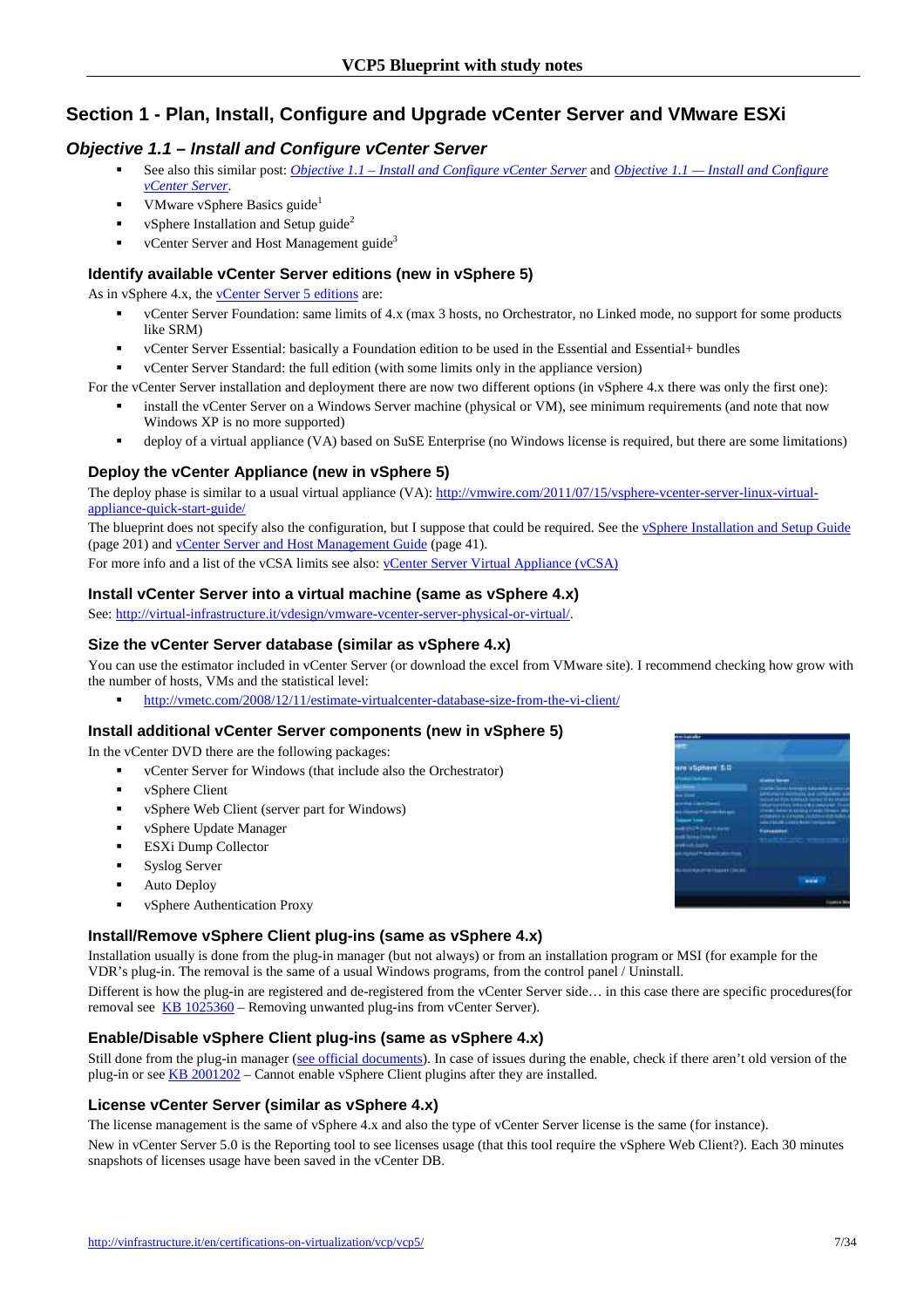### **Determine availability requirements for a vCenter Server in a given vSphere implementation (similar as vSphere 4.x)**

See also: http://vinfrastructure.it/en/vdesign/vcenter-server-solutions-to-increase-the-availability/.

The vCenter Server availability could be necessary in most cases and critical for large environment (or where a lot of services depends on it). In small environment, usually, this not so critical, because most of the VMware functions still work also without vCenter Server (for more info see vCenter Server Design: Physical vs Virtual).

There are at least four solutions to increase the availability for vCenter Server:

- use a VM for vCenter Server and use VMware HA
- **use vCenter Server Heartbeat product**
- use a MSCS solution for vCenter (unsupported from vSphere version)
- use VMware FT (can work, but it's unsupported)

See also: http://kb.vmware.com/kb/1024051 – Supported vCenter Server high availability options.

#### **Determine use case for vSphere Client and Web Client (new in vSphere 5.x)**

See the VMware vSphere Basics guide and the document vSphere Web Client.

## **Objective 1.2 – Install and Configure VMware ESXi**

- See also this similar post: *Objective 1.2 Install and Configure VMware ESXi* and *Objective 1.2 Install and Configure VMware ESXi*.
- VMware vSphere Basics guide<sup>1</sup>
- vSphere Installation and Setup guide<sup>2</sup>
- vCenter Server and Host Management guide<sup>3</sup>

#### **Perform an interactive installation of ESXi (similar as vSphere 4.x)**

Interactive installation is quite simple and similar to a generic ESXi 4.x.

Seems strange but there is no mention on scripted installation (introduced first time, for ESXi, in version 4.1) in the blueprint, but IMHO you must know them, at least how you can boot from (you can PXE boot the ESXi installer or boot it from a CD/DVD or USB drive) and where you can put the kickstart file (the installation script can be stored in a location that the host can access by HTTP, HTTPS, FTP, NFS, CDROM, or USB). Also check the format of the kickstart file to know required and optional fields.

Of course the questions are not too deep on this aspects (there will be also a VCAP5-DCA exam…)

## **Deploy an ESXi host using Auto Deploy (new in vSphere 5.x)**

#### See also: **vSphere Installation and Setup Guide** (page 57).

Auto Deploy is a new method for provisioning ESXi hosts in vSphere 5.0. At a high level the ESXi host boots over the network (using PXE/gPXE), contacts the Auto Deploy Server which loads the ESXi image into the hosts memory (the host become stateless). After loading the ESXi image the Auto Deploy Server coordinates with vCenter Server to configure the host, using Host Profiles (same as in vSphere 4.x) and Answer Files (answer files are new in 5.0). You can create image profiles with ESXi Image Builder CLI, and host profiles using the vSphere Client.

- vSphere 5 What's New Image Builder and Auto Deploy
- vSphere Auto Deploy Demo
- Configuring VMware vSphere Auto Deploy
- vSphere 5 How to run ESXi stateless with vSphere Auto Deploy

#### **Configure NTP on an ESXi Host (same as vSphere 4.x)**

Is the same for ESX/ESXi from version 3.5 and can be configured from the vSphere Client. See also: How to configure NTP on VMware ESX.

#### **Configure DNS and Routing on an ESXi Host (same as vSphere 4.x)**

Is the same for ESX/ESXi from version 3.x and can be configured from the vSphere Client. See also: Use the VI Client to change DNS, gateway, and hostname.

Note that, compared to the old ESX host, in the ESXi there is only a single gateway (not one for Service Console and one, optional, for vmkernel interfaces).

#### **Enable/Configure/Disable hyperthreading (same as vSphere 4.x)**

See: vSphere Resource Management Guide (page 19).

To enable hyperthreading, you must first enable it in your system's BIOS settings and then turn it on in the vSphere Client (in host Configuration tab / Processors / Properties). Hyperthreading is enabled by default.

Some Intel processors, for example Xeon 5500 processors or those based on the P4 microarchitecture, support hyperthreading. Consult your system documentation to determine whether your CPU supports hyperthreading.

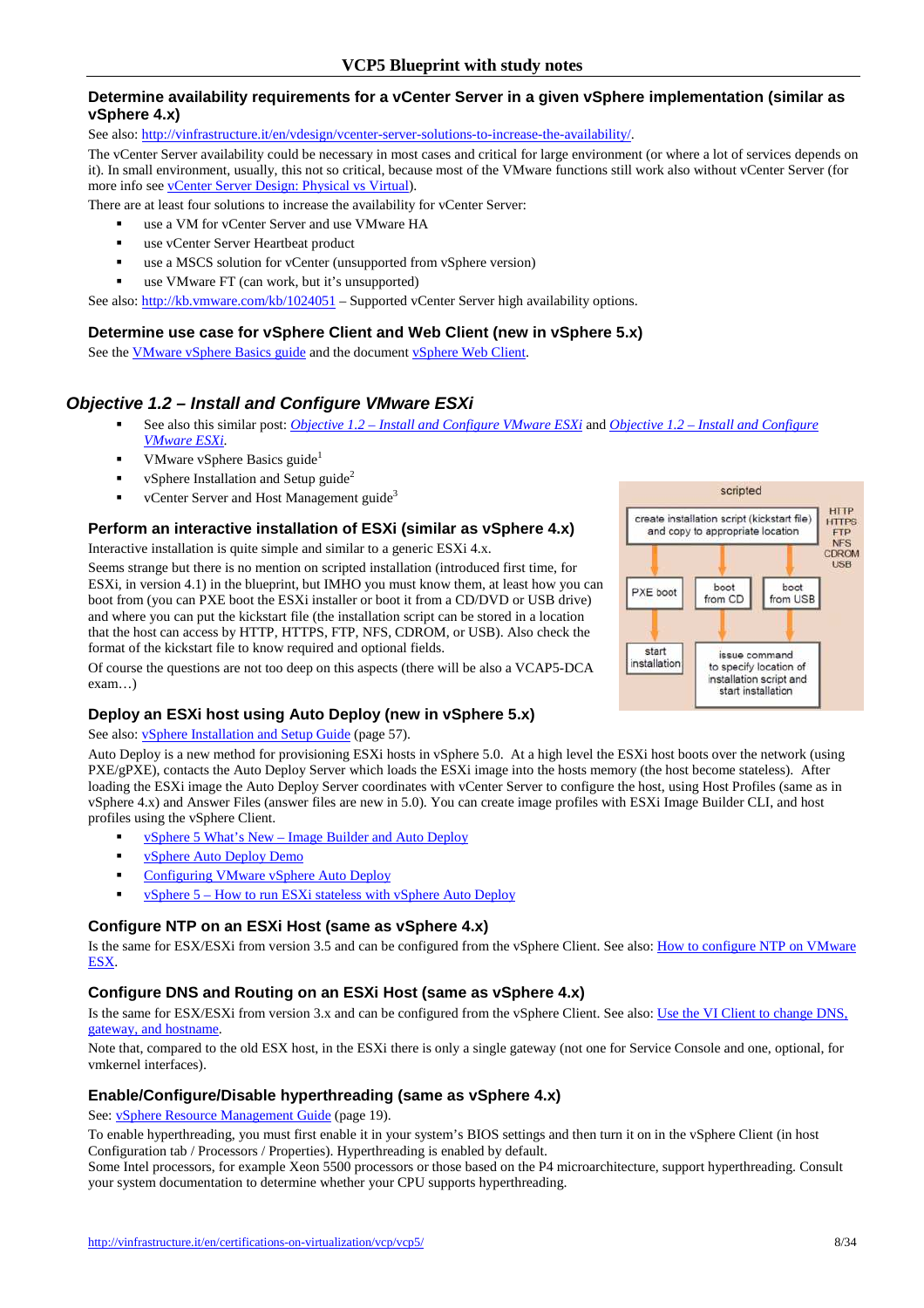#### **Enable/Size/Disable memory compression cache (same as vSphere 4.1)**

This new feature introduced in vSphere 4.1 is another memory management solution (faster that the last change: the VM swap). See official documentation for more info.

- To enable or disable this feature (enabled by default): change host Advanced Settings (**Mem.MemZipEnable**, 1 to enable or 0 to disable the memory compression cache).
- To change the size: still in host Advanced Settings (**Mem.MemZipMaxPct**, the value is a percentage of the size of the virtual machine and must be between 5 and 100 percent).

#### **License an ESXi host (new in vSphere 5.x)**

Host licensing in quite new in vSphere 5… But do not expect too much questions about it (is not a VSP5 exam).

The vCenter Server is still licensed on instance, but now each host is licensed not only per socket (one socket is a physical CPU package) but also per **vRAM Entitlement** and this value depends on the ESXi edition (note that the edition are the same as vSphere 4.x exept the Advanced that has been suppressed). For more info see: the vSphere 5 licensing model.

## **Objective 1.3 – Plan and Perform Upgrades of vCenter Server and VMware ESXi**

- See also this similar post: *Objective 1.3 Plan and Perform Upgrades of vCenter Server and VMware ESXi* and *Objective 1.3 – Plan and Perform Upgrades of vCenter Server and VMware ESXi*.
- **VMware vSphere Basics guide**<sup>1</sup>
- vSphere Installation and Setup guide<sup>2</sup>
- vSphere Upgrade guide<sup>4</sup>
- VMware vSphere Examples and Scenarios guide<sup>5</sup>
- **Installing and Administering VMware vSphere Update Manager**<sup>6</sup>

#### **Identify upgrade requirements for ESXi hosts (similar as vSphere 4.x)**

## See: *vSphere Upgrade Guide* (page 11) and *vSphere Upgrade Guide* (page 69).

ESXi 5 system requirements are the same for a clean installation: 64 bit CPU, one or more supported NIC, 2098 MB RAM (note that are more than 2 GB), supported storage, … There are other requirements based on the type of source.

Note that there upgrade and migration are used in the guide in the same way, but a ESXi 4.x to ESXi 5 is an upgrade and ESX 4.x to ESXi 5 is a migration. Upgrade/migration can be perform in an automated mode (with VUM or by scripting) or in a interactive mode (you can boot the ESXi installer from a CD, DVD, or USB flash drive to upgrade ESX/ESXi 4.x hosts to ESXi 5.0).

| <b>Upgrade Method</b>                             | Upgrade from ESX or ESXi 4.x to<br><b>ESXI 5.0</b> | Upgrade or Patch from ESXi 5.0 to<br>ESXi 5.n |
|---------------------------------------------------|----------------------------------------------------|-----------------------------------------------|
| vSphere Update Manager                            | ves                                                | ves                                           |
| Interactive upgrade from CD, DVD, or<br>USB drive | ves                                                | ves                                           |
| Scripted upgrade                                  | ves                                                | yes                                           |
| vSphere Auto Deploy                               | no                                                 | ves                                           |
| esxcli                                            | no                                                 | ves                                           |

Study also the files that are migrated from a ESX 4.x to a ESXi 5. Some are converted, other make not sense on a ESXi.

#### **Identify steps required to upgrade a vSphere implementation (similar as vSphere 4.1)**

See the entire *vSphere Upgrade Guide*. Basically the steps are (after the requirements check):

- Upgrade of vCenter Server (upgrade from vCenter Server 4.1 is possible, exept if it installed on a 64 bit Windows XP) or deploy on a new vCenter Server 5. There is a downtime but it related only to vCenter Server.
- Optional, upgrade or install of VMware Update Manager to handle the hosts upgrade/migration.
- Upgrade or migration or reinstallation of hosts (vMotion across old and new host will work)… with vMotion an more hosts (and enough resources) this step can be done without downtime.
- Upgrade of VMware Tools in all VMs (new Tools can works also on vSphere 4.x)... task not stricly required but recomended. There is a downtime in each Windows VMs (due to reboot needed after VMware Tools upgrade).
- Upgrade of VMFS (could be done with running VMs on it and without downtime)… task not stricly required but recommended… note that old hosts cannot read VMFS5 and new hosts can work fine on VMFS3.
- Upgrade of virtual hardware to v8 (but ESXi 5 can also run VMs in v7 and v4 format)… task suggested. There is a downtime in each VM (VM must be powered off to perform the upgrade of virtual hardware).

Note that VUM can orchestrate hosts, VMware Tools and virtual hardware upgrade.

#### **Upgrade a vNetwork Distributed Switch (similar as vSphere 4.1)**

A vSphere distributed switch version 4.0 or 4.1 can be upgraded to a later version (5.0), enabling the distributed switch to take advantage of features that are only available in the later version.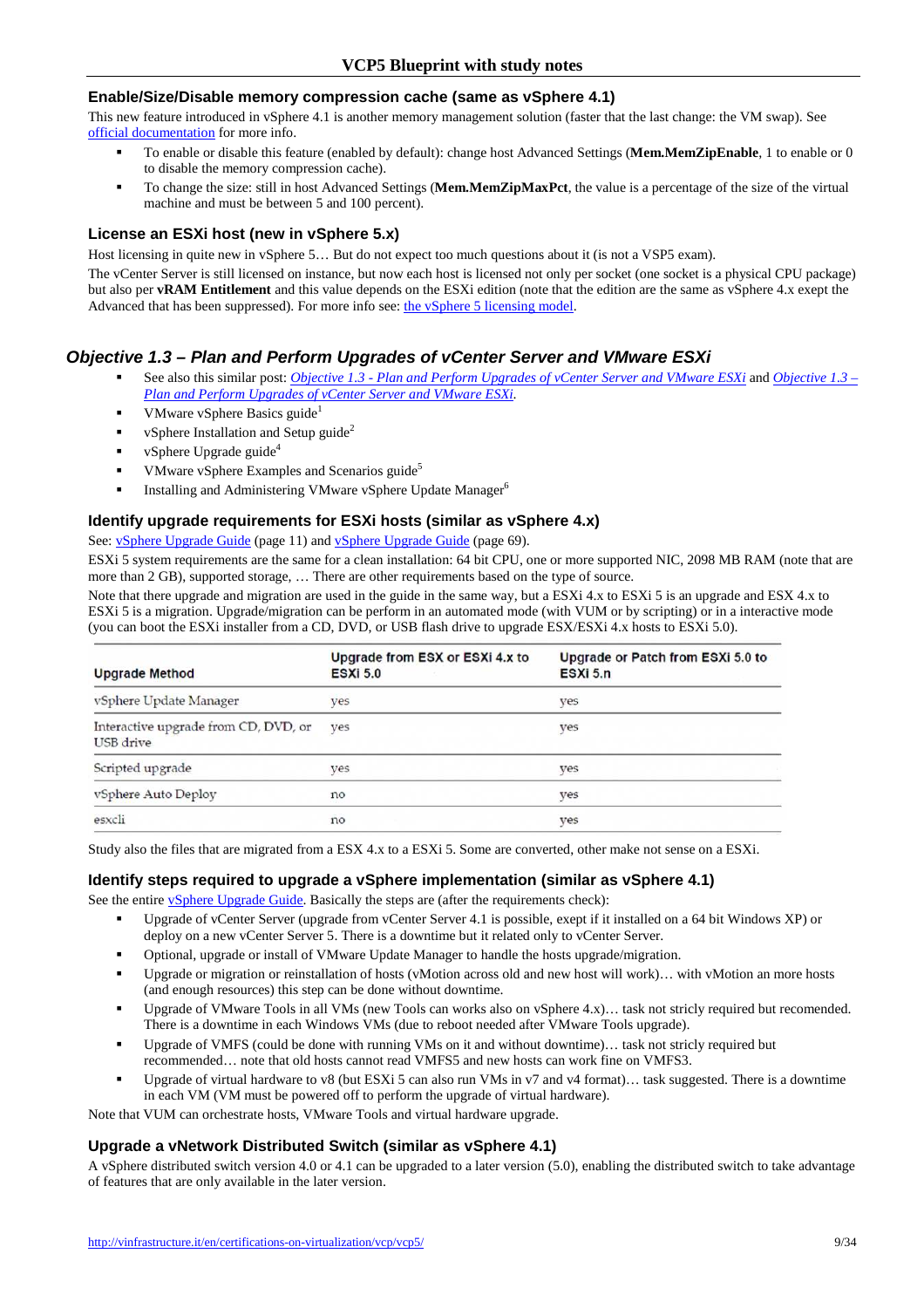For the DVS upgrade see the vSphere Networking Guide (page 24). Log in to the vSphere Client and select the Networking inventory view. Select the vSphere distributed switch in the inventory pane. On the Summary tab, next to Version, select Upgrade.

## **Upgrade from VMFS3 to VMFS5 (new in vSphere 5.x)**

vSphere 5 offers a pain free upgrade path from VMFS-3 to VMFS-5. The upgrade is an online and non-disruptive operation which allows the resident virtual machines to continue to run on the datastore. But upgraded VMFS datastores may have impact on SDRS operations, specifically virtual machine migrations.

When upgrading a VMFS datastore from VMFS-3 to VMFS-5, the current VMFS-3 block size will be maintained and this block size may be larger than the VMFS-5 block size as VMFS-5 uses unified 1MB block size.

In upgraded hosts, the VMFS partition is not upgraded from VMFS3 to VMFS5. ESXi 5.0 is compatible with VMFS3 partitions. You can upgrade the partition to VMFS5 after the host is upgraded to ESXi 5.0. See the information on upgrading datastores from command line to VMFS5 in the vSphere Storage Guide (page 206).

Also note that new ESXi use a different partition schema (GPT instead of MBR) to handle disks and LUNs larger than 2 TB. For new installation the GPT partition table is used.

For more info about VMFS see also: http://www.boche.net/blog/index.php/2011/07/21/ymfs-5-ymfs-3-whats-the-deal/

## **Upgrade VMware Tools (same as vSphere 4.x)**

See the vSphere Upgrade Guide (page 138). This task can be done manually (from vSphere Client) or with VUM. Note that:

- The version of VMware Tools included in vSphere 5.0 is supported on vSphere 4.x and 5.0 virtual machines. That is, you can also use this new version of VMware Tools in virtual machines on ESX/ESXi 4.x hosts.
- Virtual machines in a vSphere 5.0 environment support the versions of VMware Tools included in vSphere 4.0-5.0. That is, you are not strictly required to upgrade VMware Tools if VMware Tools was installed from an ESX/ESXi 4.x host.

## **Upgrade Virtual Machine hardware (same as vSphere 4.x)**

See the vSphere Upgrade Guide (page 154). Can be done only with the VM powered off. Some new features (like more than 8 vCPU, for example) require the new virtual hardware (v8). ESXi 5 can create, edit and run v8 and v7 VMs, and can edit and run v4 VMs. Paravirtualization (VMI) is not supported on ESXi 5.0. Hence, you cannot move VMI-enabled virtual machines from an ESX 3.x or ESX 4.x/ESXi 4.x host to an ESXi 5.0 host when the virtual machines are powered on.

## **Upgrade an ESXi Host using vCenter Update Manager (similar as vSphere 4.x)**

See the vSphere Upgrade Guide (page 92). You can use Update Manager to perform orchestrated upgrades of the ESX/ESXi hosts in your vSphere inventory by using a single upgrade baseline. You can create upgrade baselines for ESX/ESXi hosts with ESXi 5.x images that you import to the Update Manager repository. You can use ESXi .iso images to upgrade ESXi 4.x hosts to ESXi 5.x or migrate ESX 4.x hosts to ESXi 5.x.

#### **Determine whether an in-place upgrade is appropriate in a given upgrade scenario (similar as vSphere 4.x)**

Some upgrade/migration paths are not supported, like:

- ESX/ESXi 3.x hosts: You must upgrade them to ESX (see next point) or ESXi version 4.x.
- ESX 4.x host that was upgraded from ESX 3.x with a partition layout incompatible with ESXi 5.0.
- You cannot use Auto Deploy to upgrade or migrate version 4.x ESX and ESXi hosts to ESXi 5.0, because version 4.x ESX and ESXi hosts are deployed by the traditional method of installing the software on the host hard disk.
- You cannot change the installation location of the hypervisor (for example to move from local disk to a flash card.

# **Objective 1.4 –Secure vCenter Server and ESXi**

- See also: *Objective 1.4 Secure vCenter Server and ESXi* e *Objective 1.4 –Secure vCenter Server and ESXi*.
- vSphere Installation and Setup guide<sup>2</sup>
- $\bullet$  vCenter Server and Host Management guide<sup>3</sup>
- VMware vSphere Examples and Scenarios guide<sup>5</sup>
- vSphere Security guide<sup>7</sup>
- Most of the references are from the vSphere Security Guide, but also the old (from VI 3.x) Managing VMware VirtualCenter Roles and Permissions is still a good reference.

#### **Identify common vCenter Server privileges and roles (similar as vSphere 4.x)**

See: **vSphere Security Guide** (page 59). Some are available both in ESXi and vCenter Server:

- No Access: Cannot view or change the assigned object. vSphere Client tabs associated with an object appear without content. Can be used to revoke permissions that would otherwise be propagated to an object from a parent object.
- Read Only: View the state and details about the object. View all the tab panels in the vSphere Client except the Console tab. Cannot perform any actions through the menus and toolbars.
- Administrator: All privileges for all objects. Add, remove, and set access rights and privileges for all the vCenter Server users and all the virtual objects in the vSphere environment. NOTE Users who are in the Active Directory group ESX Admins are automatically assigned the Administrator role.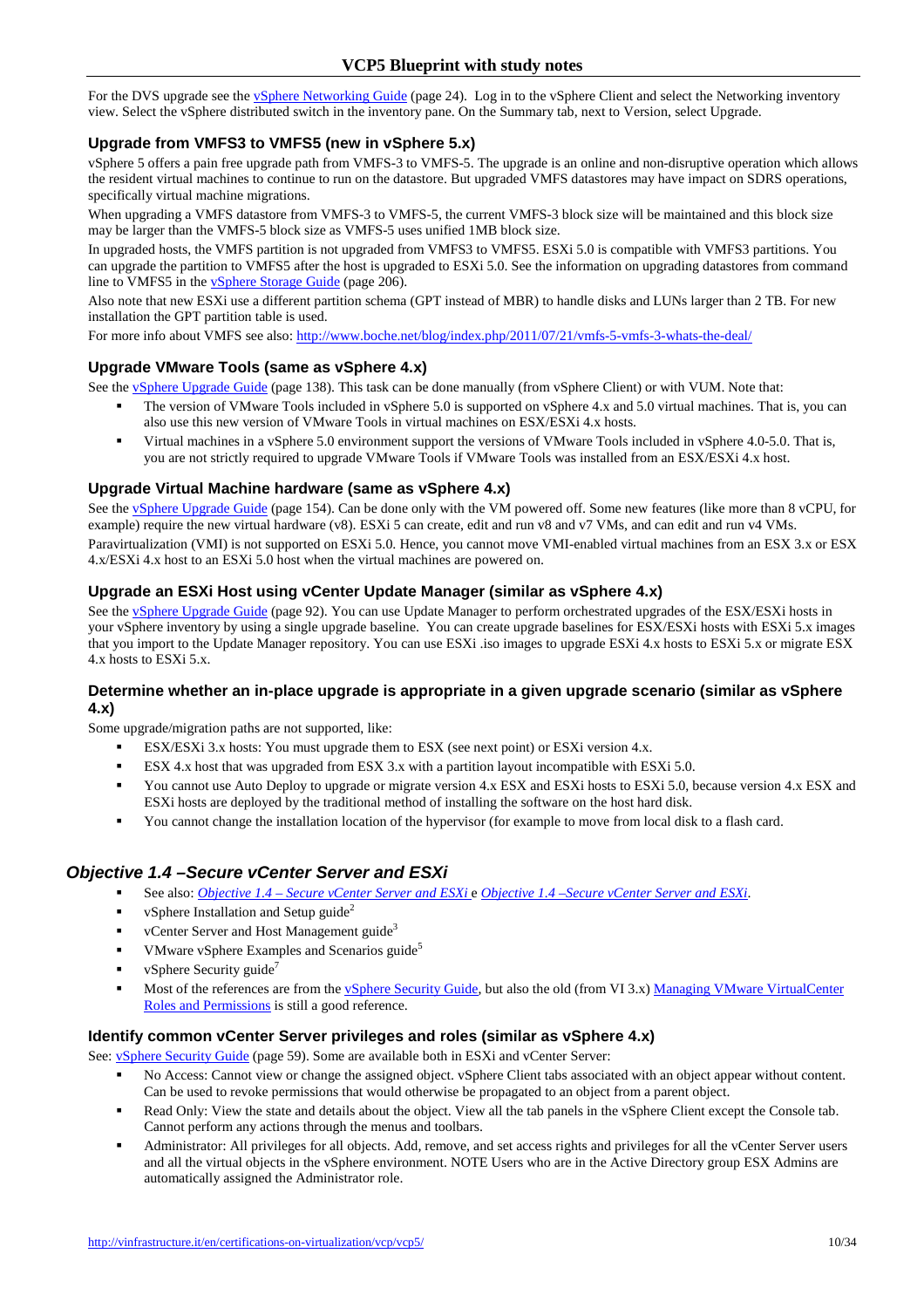#### **Describe how permissions are applied and inherited in vCenter Server (same as vSphere 4.x)**

See: vSphere Security Guide (page 48 and also page 51 for some examples).

When you assign a permission to an object, you can choose whether the permission propagates down the object hierarchy. You set propagation for each permission. Propagation is not universally applied. Permissions defined for a child object always override the permissions that are propagated from parent objects.

Note that in previous releases of vCenter Server, datastores and networks inherited access permissions from the datacenter. In vCenter Server 5.0, they have their own set of privileges that control access to them. This might require you to manually assign privileges, depending on the access level you require. For more info see the **vSphere Upgrade Guide** (page 61).

#### **Configure and administer the ESXi firewall (new in vSphere 5.x)**

See: What's new in vSphere 5: ESXi firewall.

#### **Enable/Configure/Disable services in the ESXi firewall (new in vSphere 5.x)**

See: What's new in vSphere 5: ESXi firewall.

#### **Enable Lockdown Mode (same as vSphere 4.1)**

See: The New Lockdown Mode in ESXi 4.1 and the vSphere Security Guide (page 81).

Note that lockdown mode does not apply to root users who log in using authorized keys. When you use an authorized key file for root user authentication, root users are not prevented from accessing a host with SSH when the host is in lockdown mode. Also the root user is still authorized to log in to the direct console user interface when lockdown mode is enabled.

#### **Configure network security policies (same as vSphere 4.x)**

See: VMware Virtual Networking Concepts and the vSphere Security Guide (page 25).

The virtual switch (but also a port group) has the ability to enforce L2 security policies to prevent virtual machines from impersonating other nodes on the network. There are three components to this feature:

- **Promiscuous mode** is disabled by default for all virtual machines. This prevents them from seeing unicast traffic to other nodes on the network.
- **MAC address change** lockdown prevents virtual machines from changing their own unicast addresses. This also prevents them from seeing unicast traffic to other nodes on the network, blocking a potential security vulnerability that is similar to but narrower than promiscuous mode.
- **Forged transmit blocking**, when you enable it, prevents virtual machines from sending traffic that appears to come from nodes on the network other than themselves

For VLAN security see vSphere Security Guide (page 20).

#### **View/Sort/Export user and group lists (same as vSphere 4.x)**

See: vSphere Security Guide (page 45). Note that there are local users/groups (both ESXi and vCenter Server local users) and centralized users/groups (from a directory service).

#### **Add/Modify/Remove permissions for users and groups on vCenter Server inventory objects (same as vSphere 4.x)**

See: vSphere Security Guide (page 53) and http://www.vmwarehub.com/Permissions.html.

#### **Create/Clone/Edit vCenter Server Roles (same as vSphere 4.x)**

See: vSphere Security Guide (page 61). When you remove a role that is assigned to a user or group, you can remove assignments or replace them with an assignment to another role.

#### **Add an ESXi Host to a directory service (similar as vSphere 4.1)**

There are two different way to use an Active Directory solution in ESXi 5:

- Add a Host to a Directory Service Domain (same as ESXi 4.1): see vSphere Security Guide (page 63).
- Use the new vSphere Authentication Proxy service (CAM service): see vSphere Security Guide (page 65).

#### **Apply permissions to ESXi Hosts using Host Profiles (same as vSphere 4.x)**

See Use Host Profiles to Apply Permissions to Hosts (for host added in the AD) and the vSphere Security Guide (at page 67 to use with the vSphere Authentication Proxy).

#### **Determine the appropriate set of privileges for common tasks in vCenter Server (similar as vSphere 4.x)**

See the *vSphere Security Guide* and also, for other guide, the privileges requirements are always specificated.

#### **Objective 1.5 – Identify vSphere Architecture and Solutions Knowledge**

- See also those similar posts: *Objective 1.5 Identify vSphere Architecture and Solutions* and *Objective 1.5 Identify vSphere Architecture and Solutions*.
- VMware vSphere Basics guide<sup>1</sup>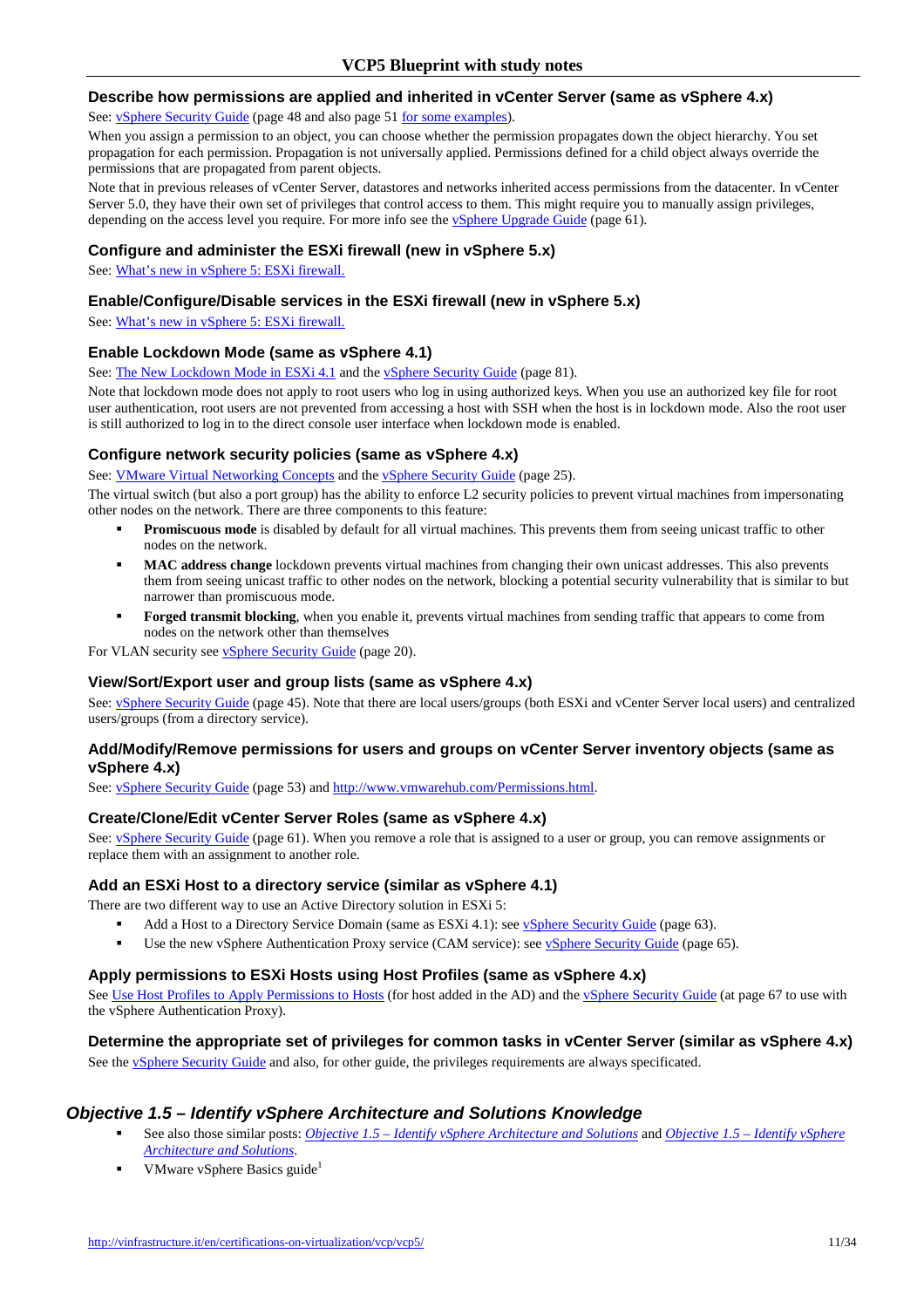#### **Identify available vSphere editions and features (some changes from vSphere 4.x)**

See the Compare vSphere 5.0 Kits and Compare vSphere 5.0 Editions.

#### **Explain ESXi and vCenter Server architectures (similar as vSphere 4.x)**

See the VMware Sphere Basic guide, the Objective 0.1 – VMware Products and also VMware Web Site.

#### **Explain Private/Public/Hybrid cloud concepts**

This part it's not obvious… Apart the definition and difference between private, hybrid and public cloud it's also needed a knowledge of the type of services.

- http://en.wikipedia.org/wiki/Cloud\_computing
- **http://www.vmware.com/solutions/cloud-computing/public-cloud/faqs.html**
- VMware vCloud: Requirements for a Cloud http://www.vmware.com/files/pdf/cloud/VMware-vCloud-Requirement-11Q1- White-Paper.pdf
- VMware vCloud: Service Definition for a Public Cloud http://www.vmware.com/files/pdf/cloud/VMware-ServiceDef-Public-Cloud-11Q1-White-Paper.pdf
- VMware vCloud: Service Definition for a Private Cloud http://www.vmware.com/files/pdf/cloud/VMware-ServiceDef-Private-Cloud-11Q1-White-Paper.pdf

#### **Determine appropriate vSphere edition based on customer requirements (some changes from vSphere 4.x)**

Of course this depends by several factors, not only the requirements but also the constraints and assumptions. Price and vRAM entitlement could be a factor, for this see **vSphere 5.0 Licensing**, Pricing and Packaging Whitepaper.

Usually Essential bundles could be fine for SMB, the Standard could be a way to upgrade and scale an Essential+ bundle, the Enterprise could be fine for most cases (note that the Advanced is no more available) and Enterprise+ is for who need specific features (like DVS, Auto Deploy, SDRS, SIOC, NIOC, …).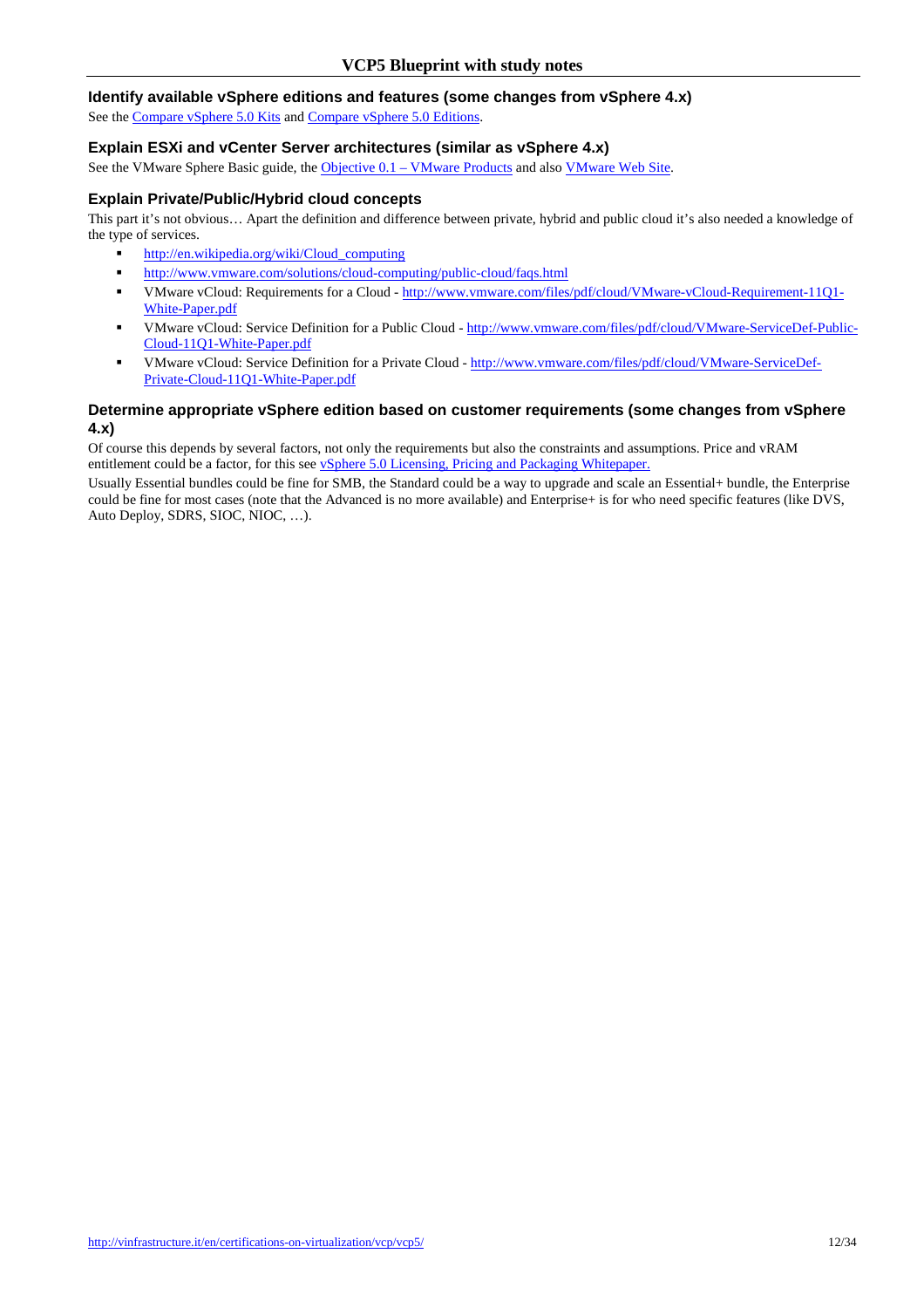# **Section 2 – Plan and Configure vSphere Networking**

- VMware Virtual Networking Concepts
- VMware Virtual Networking

## **Objective 2.1 – Configure vNetwork Standard Switches**

- See also those posts: *Objective 2.1 Configure vNetwork Standard Switches* and *Objective 2.1 Configure vNetwork Standard Switches* and *Objective 2.1 – Configure vNetwork Standard Switches*.
- vSphere Installation and Setup guide<sup>2</sup>
- $\bullet$  vSphere Networking guide<sup>8</sup>

### **Identify vNetwork Standard Switch capabilities (same as vSphere 4.x)**

See: VMware Virtual Networking Concepts and VMware Virtual Networking.

## **Create/Delete a vNetwork Standard Switch (similar as vSphere 4.x)**

See the *vSphere Networking Guide*. No need to know the CLI... Note that now also from the GUI the vSwitch MTU can be changed.

## **Add/Configure/Remove vmnics on a vNetwork Standard Switch (same as vSphere 4.x)**

See the **v**Sphere Networking Guide (page 16 and 17). Each physical NIC act as a vSwitch uplink.

#### **Configure vmkernel ports for network services (similar as vSphere 4.x)**

See the **vSphere Networking Guide** (page 14). The VMkernel port groups can be used for:

- Management (the portgroup must be flag with "Management" option).
- vMotion (the portgroup must be flag with "vMotion" option).
- Management (the portgroup must be flag with "fault tolerance logging" option).
- IP storage, like iSCSI (with software initiator) or NFS.

Note that now also from the GUI the MTU can be changed.

## **Add/Edit/Remove port groups on a vNetwork Standard Switch (same as vSphere 4.x)**

See the vSphere Networking Guide (page 12).

A VLAN ID, which restricts port group traffic to a logical Ethernet segment within the physical network, is optional. For a port group to reach port groups located on other VLANs, the VLAN ID must be set to **4095**. If you use VLAN IDs, you must change the port group labels and VLAN IDs together so that the labels properly represent connectivity.

#### **Determine use case for a vNetwork Standard Switch (same as vSphere 4.x)**

Both standard (vSS) and distributed (vDS) switches can exist at the same time. Note that vDS can give more functions that vSS. But vDS license require the Enterprise+ edition, so for all other editions the only way is use vSS.

For very small environment vSS could be most simple: everything should be controlled on local host. Basically, you go to Local Host- >Configuration->Networking. Then, you start everything from there.

## **Objective 2.2 – Configure vNetwork Distributed Switches**

- See also those posts: *Objective 2.2 Configure vNetwork Distributed Switches* and *Objective 2.2 Configure vNetwork Distributed Switches*
- vSphere Installation and Setup guide<sup>2</sup>
- $\bullet$  vSphere Networking guide<sup>8</sup>

#### **Identify vNetwork Distributed Switch capabilities (similar as vSphere 4.1)**

Official page with features of vDS:

- Improves visibility into virtual machine traffic through Netflow **(New in vDS 5)**
- Enhances monitoring and troubleshooting using SPAN and LLDP **(New in vDS 5)**
- Enables the new Network I/O Control (NIOC) feature (now utilizing per VM controls) **(New in vDS 5)**
- Simplified provisioning and administration of virtual networking across many hosts and clusters through a centralized interface.
- Simplified end-to-end physical and virtual network management through third-party virtual switch extensions for the Cisco Nexus 1000V virtual switch.
- Enhanced provisioning and traffic management capabilities through private VLAN support and bi-directional virtual machine rate-limiting.
- Enhanced security and monitoring for virtual machines migrated via VMware vMotion through maintenance and migration of port runtime state.
- Prioritized controls between different traffic types, including virtual machine, vMotion, FT, and IP storage traffic.
- Load-based teaming for dynamic adjustment of the teaming algorithm so that the load is always balanced across a team of physical adapters on the distributed switch (New in vDS 4.1).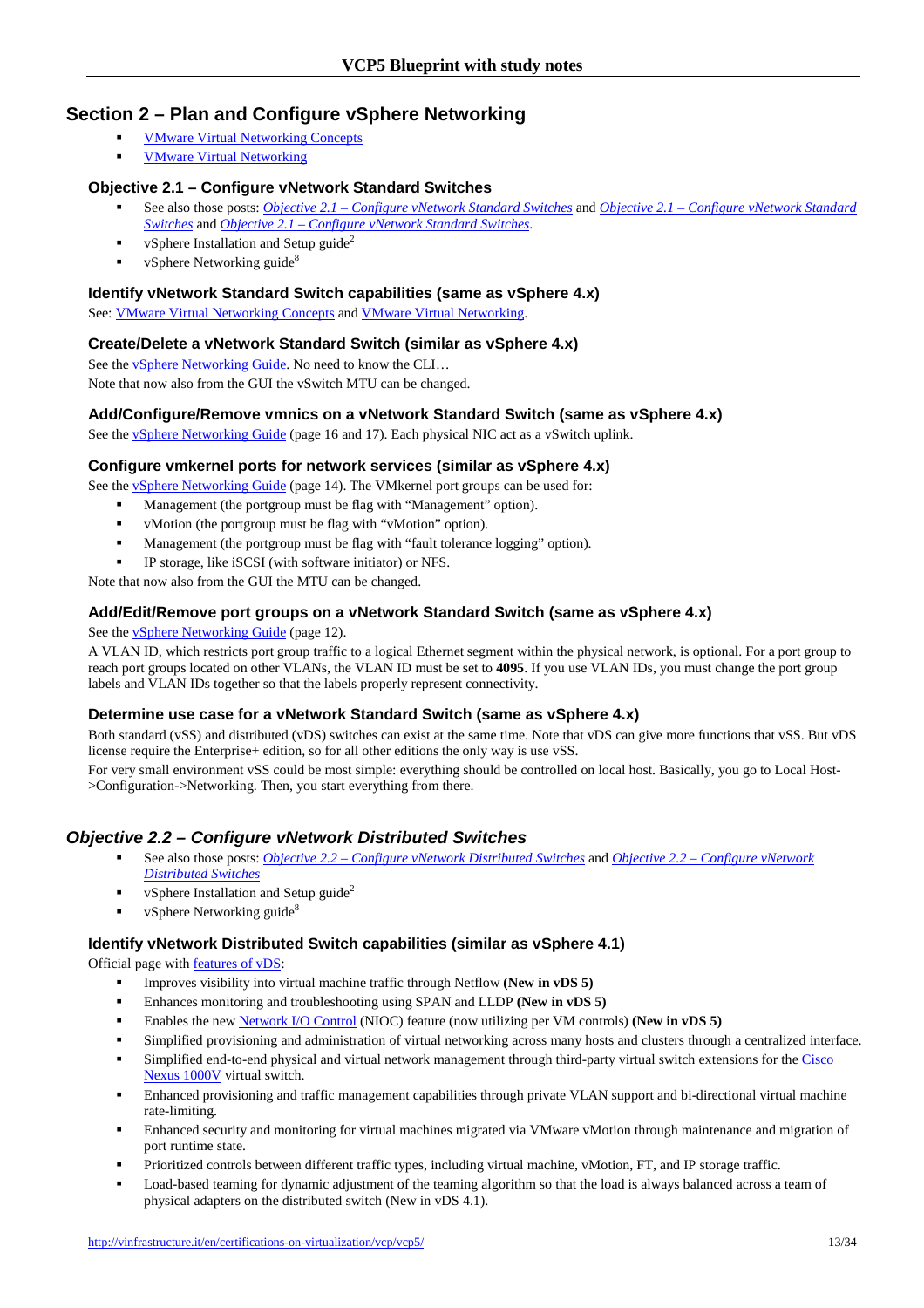See also: vSphere 5 new Networking features.

## **Create/Delete a vNetwork Distributed Switch (same as vSphere 4.x)**

For this and next points see the vSphere Networking Guide and http://thevirtualheadline.com/2011/07/11/vsphere-vnetwork-distributedswitches/.

## **Add/Remove ESXi hosts from a vNetwork Distributed Switch (same as vSphere 4.x)**

See the vSphere Networking Guide (page 21).

## **Add/Configure/Remove dvPort groups (same as vSphere 4.x)**

See the vSphere Networking Guide (page 25).

### **Add/Remove uplink adapters to dvUplink groups (same as vSphere 4.x)**

See the vSphere Networking Guide (page 29).

**Create/Configure/Remove virtual adapters (same as vSphere 4.x)** 

See the vSphere Networking Guide (page 30).

#### **Migrate virtual adapters to/from a vNetwork Standard Switch (same as vSphere 4.x)**

See the vSphere Networking Guide (page 31) and VMware vNetwork Distributed Switch: Migration and Configuration

## **Migrate virtual machines to/from a vNetwork Distributed Switch (same as vSphere 4.x)**

See the **vSphere Networking Guide** (page 33) and **VMware vNetwork Distributed Switch: Migration and Configuration** 

## **Determine use case for a vNetwork Distributed Switch (similar as vSphere 4.1)**

- VMware vSphere™ 4: Deployment Methods for the VMware® vNetwork Distributed Switch
- http://blog.mrpol.nl/2011/07/06/vcap-dca-objective-2-4-administer-vnetwork-distributed-switch-settings/
- http://geeksilver.wordpress.com/2010/05/21/vds-vnetwork-distributed-switch-my-understanding-part-2/

# **Objective 2.3 – Configure vSS and vDS Policies**

- See also those posts: *Objective 2.3 Configure vSS and VDS Policies* and *Objective 2.3 Configure vSS and vDS Policies*
- vSphere Installation and Setup guide<sup>2</sup>
- vSphere Networking guide<sup>8</sup>

#### **Identify common vSS and vDS policies (similar as vSphere 4.x)**

See the vSphere Networking Guide (page 43). Policies set at the standard switch or distributed port group level apply to all of the port groups on the standard switch or to ports in the distributed port group. The exceptions are the configuration options that are overridden at the standard port group or distributed port level.

The blueprint does not cover the NIOC and Monitor policies, but I suggest to study them as well.

## **Configure dvPort group blocking policies (similar as vSphere 4.x)**

For network security policy see: http://vinfrastructure.it/2011/08/vcp5-exam-prep-part-1-4/. For port blocking policies see the vSphere Networking Guide (page 59).

#### **Configure load balancing and failover policies (similar as vSphere 4.1)**

See the <u>vSphere Networking Guide</u> (page 43). Load balancing and failover policies allow you to determine how network traffic is distributed between adapters and how to re-route traffic in the event of adapter failure. The Failover and Load Balancing policies include the following parameters:

- **Load Balancing policy**: Route based on the originating port or Route based on IP hash (require etherchannel at switch level)or Route based on source MAC hash or Use explicit failover order or Route based on physical NIC load (only for vDS) .
- **Failover Detection:** Link Status or Beacon Probing (this make sense with at least 3 NICs).
- **Failback**: Yes or No.
- **Network Adapter Order**: Active or Standby or Unused.

#### **Configure VLAN settings (same as vSphere 4.x)**

See the vSphere Networking Guide (page 50). In the VLAN ID field of a port group (or distribuited port group) set a value between 1 and 4094 (0 disable the VLAN and 4095 is the same as trunk all the VLANs).

For vDS other two options are available: VLAN Trunking (to specify a range) and Private VLAN (for more info see http://kb.vmware.com/kb/1010691)

#### **Configure traffic shaping policies (same as vSphere 4.x)**

See the vSphere Networking Guide (page 54). A traffic shaping policy is defined by average bandwidth, peak bandwidth, and burst size. You can establish a traffic shaping policy for each port group and each distributed port or distributed port group.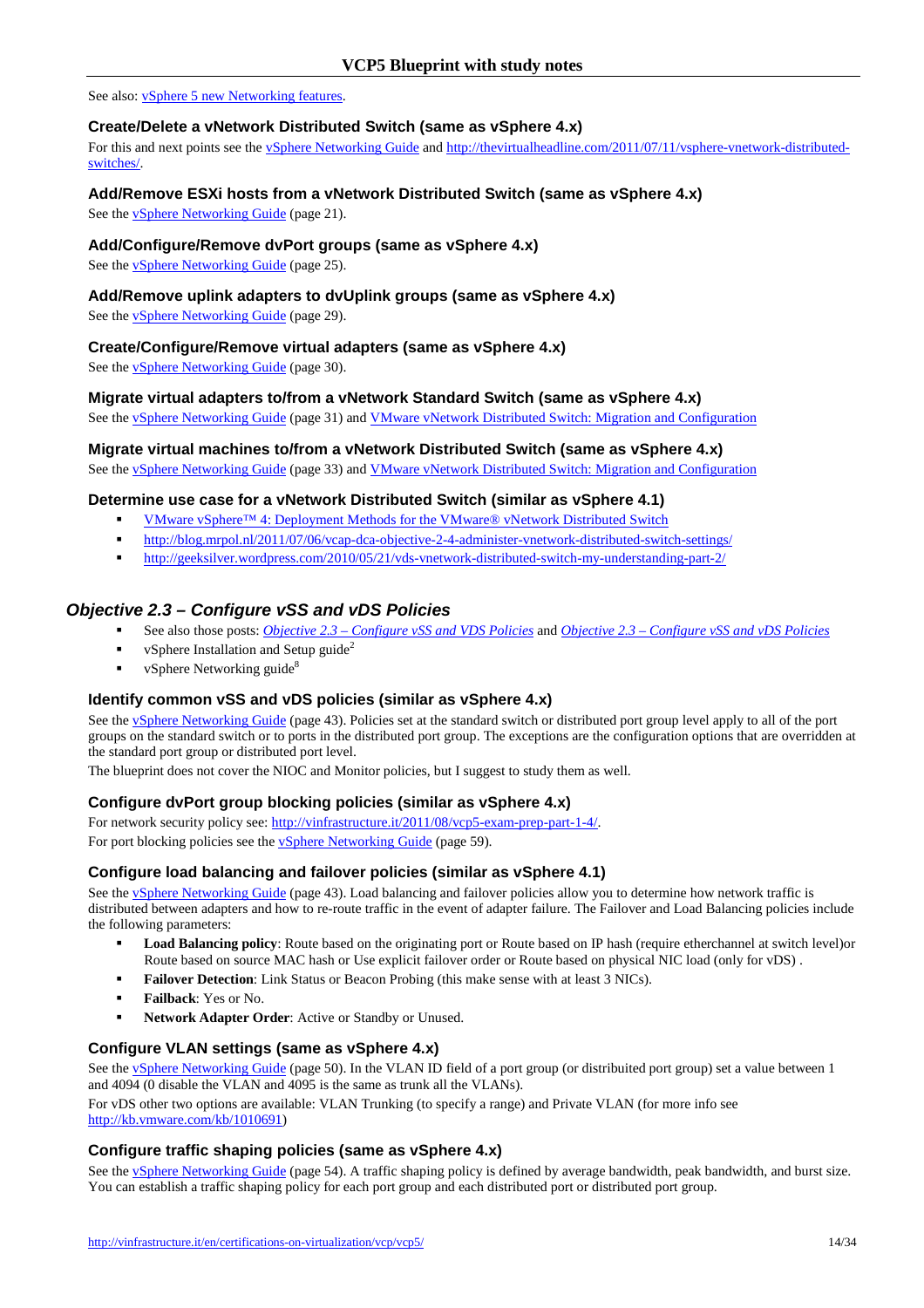ESXi shapes outbound network traffic on standard switches and inbound and outbound traffic on distributed switches. Traffic shaping restricts the network bandwidth available on a port, but can also be configured to allow bursts of traffic to flow through at higher speeds.

#### **Enable TCP Segmentation Offload support for a virtual machine (same as vSphere 4.x)**

See the vSphere Networking Guide (page 38). TCP Segmentation Offload (TSO) is enabled on the VMkernel interface by default, but must be enabled at the virtual machine level.

#### **Enable Jumbo Frames support on appropriate components (new in vSphere 5)**

See the vSphere Networking Guide (page 39). Now it's possible configure the MTU from GUI also in standard vSwitch and on vmkernel interfaces.

#### **Determine appropriate VLAN configuration for a vSphere implementation (similar as vSphere 4.x)**

See the *vSphere Networking Guide* (page 66). VLAN tagging is possible at diffent level: External Switch Tagging (EST), Virtual Switch Tagging (VST), and Virtual Guest Tagging (VGT).

#### **Missing advanced features**

The blueprint does not cover port Mirroring and NetFlow (new from vSphere 5)… but I suggest to study them as well. Note that also a new (and standard) discover protocol (LLDP) has been added (but only to vDS).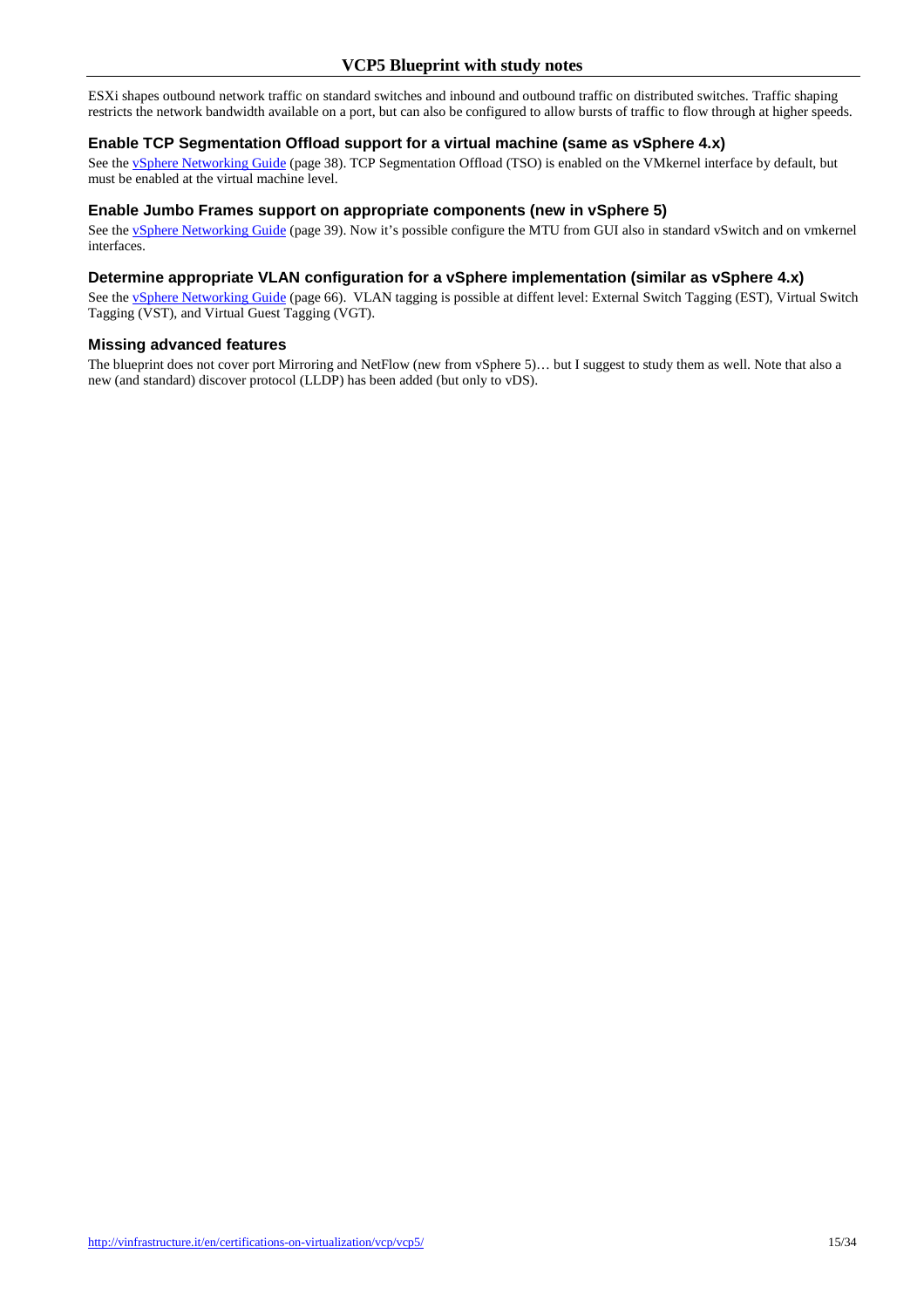# **Section 3 – Plan and Configure vSphere Storage**

- See also those posts: *Objective 3.1 Configure Shared Storage for vSphere and Objective 3.1 Configure Shared Storage for vSphere*
- vSphere Installation and Setup guide<sup>2</sup>
- vSphere Storage guide<sup>9</sup>
- VMware vSphere Examples and Scenarios guide<sup>5</sup>

# **Objective 3.1 – Configure Shared Storage for vSphere**

## **Identify storage adapters and devices (similar as vSphere 4.x)**

See the vSphere Storage Guide (page 10). Storage adapters provide connectivity for your ESXi host to a specific storage unit (block oriented) or network.

ESXi supports different classes of adapters, including SCSI, SATA, SAS, iSCSI, Fibre Channel, Fibre Channel over Ethernet (FCoE). ESXi accesses the adapters directly through device drivers in the VMkernel.

Notice that (block oriented) storage can be local (SCSI, SAS o SATA) or SAN oriented (iSCSI, FC, FCoE). Local storage can also be shared with special type of enclouse (like those LSI based), intead the SAN oriented storages is (usually) shared. In order to use serveral vSphere features (like vMotion, HA, DRS, DPM, …) a shared storage is needed.

Note also that RAID functions must be implemented in hardware (VMware does not support at all neither software RAID and "fake" RAID): or in the host storage controller/adapter (for local and not shared storage) or in the storage.

## **Identify storage naming conventions (similar as vSphere 4.x)**

See the **v**Sphere Storage Guide (page 17). Each storage device, or LUN, is identified by several names:

- Device Identifiers: SCSI INQUIRY identifier (naa.number, t10.number, eui.number) or Path-based identifier (mpx.path)
- **Legacy identifier (vml.number)**
- Runtime Name

## **Identify hardware/dependent hardware/software iSCSI initiator requirements (similar as vSphere 4.1)**

See the vSphere Storage Guide (page 63) and also http://vinfrastructure.it/en/vdesign/vstorage-software-vs-hardware-iscsi/

## **Compare and contrast array thin provisioning and virtual disk thin provisioning (similar as vSphere 4.x)**

See the vSphere Storage Guide (page 183). With ESXi, you can use two models of thin provisioning, array-level (depends on storage functions) and virtual disk-level (using the thin format).

One issue with array level approach, is that vSphere was previsously not notified of storage type of LUN and storage was not able to track the real usage (and reclaim the free space). With the new **VAAI** primitives for Thin Provisioning and also with new VASA APIs this problem is solved.

#### **Describe zoning and LUN masking practices (same as vSphere 4.x)**

See the vSphere Storage Guide (page 32). Zoning provides access control in the SAN topology. Zoning defines which HBAs can connect to which storage interfaces.

When you configure a SAN (usually FC) by using zoning, the devices outside a zone are not visible to the devices inside the zone. Zoning has the following effects:

- Controls and isolates paths in a fabric.
- Can prevent non-ESXi systems from accessing a particular storage system, and from possibly destroying VMFS data.
- Can be used to separate different environments, for example, a test from a production environment.

LUN masking is instead a way to hide some LUN to a host and can be applied both on storage side (usually the preferred solution) or on host side. The effect is that it can reduces the number of targets and LUNs presented to a host and, for example, make a rescan faster.

#### **Scan/Rescan storage (same as vSphere 4.x)**

See the <u>vSphere Storage Guide</u> (page 124). Can be done for each host, but if you want to rescan storage available to all hosts managed by your vCenter Server system, you can do so by right-clicking a datacenter, cluster, or folder that contains the hosts and selecting Rescan for Datastores.

Note that, by default, the VMkernel scans for LUN 0 to LUN 255 for every target (a total of 256 LUNs). You can modify the Disk.MaxLUN parameter to improve LUN discovery speed.

#### **Identify use cases for FCoE (new in vSphere 5)**

See the vSphere Storage Guide (page 21 and 37). The **Fibre Channel over Ethernet** (FCoE) procotocol encapsulates Fibre Channel frames into Ethernet frames. As a result, your host does not need special Fibre Channel links to connect to Fibre Channel storage, but can use 10Gbit lossless Ethernet to deliver Fibre Channel traffic.

In vSphere 5 two type of adapters can be used: Converged Network Adapter (**hardware FCoE**, as the hardware independent iSCSI adapter) or NIC with FCoE support (**software FCoE**, similar as the hardware dependent iSCSI adapter).

## **Create an NFS share for use with vSphere (same as vSphere 4.x)**

See the **vSphere Storage Guide** (page 128).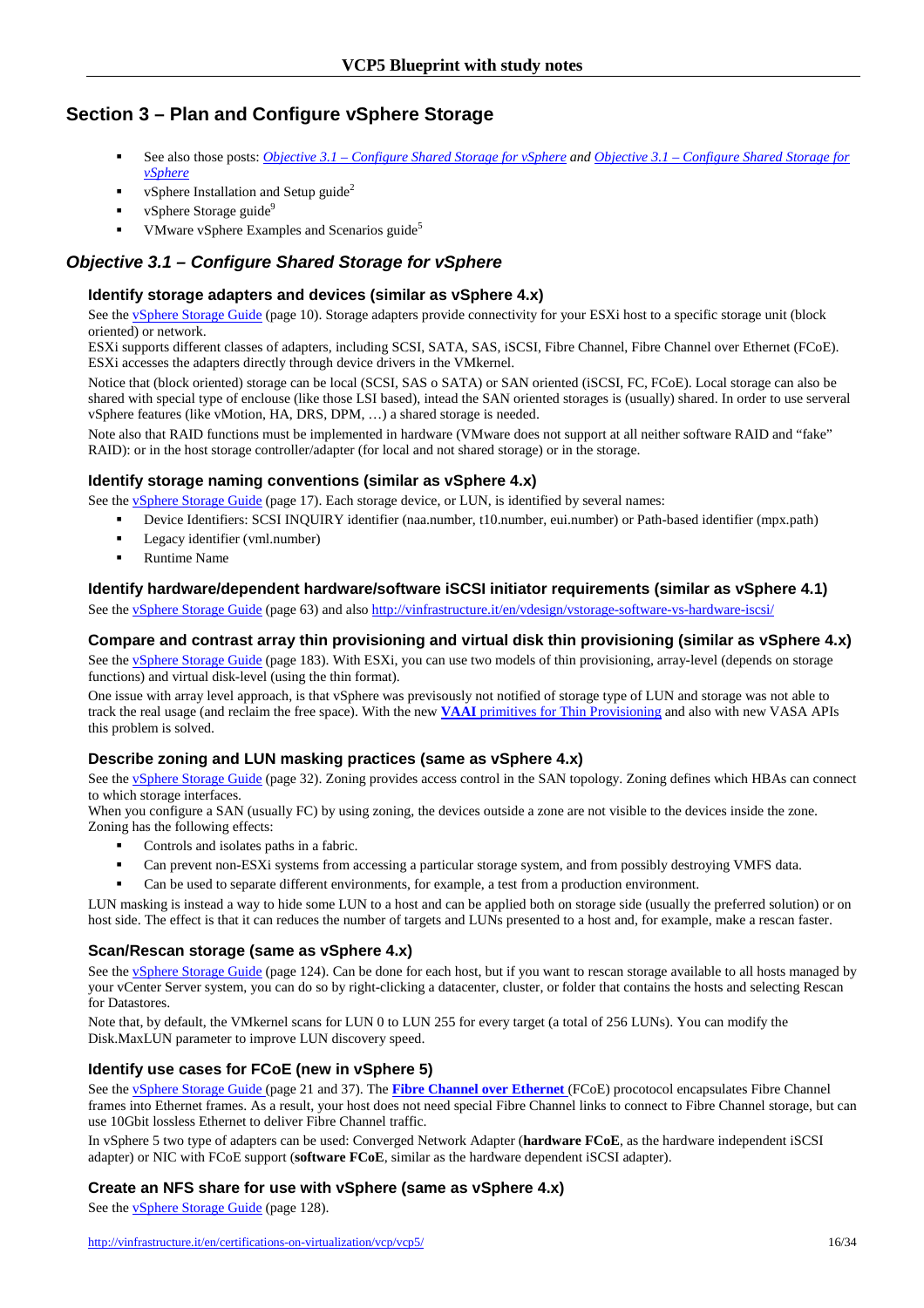#### **Connect to a NAS device (same as vSphere 4.x)**

See the vSphere Storage Guide (page 128).

**Note**: in vSphere 5 there is the Hardware Acceleration on NAS Devices (but must be provided from the storage vendor). NFS datastores with Hardware Acceleration and VMFS datastores support the following disk provisioning policies: **Flat** disk (old zeroedthick format), **Thick** Provision (the old eagerzeroedthick) and **Thin** Provisioning. On NFS datastores that do not support Hardware Acceleration, only thin format is available.

#### **Enable/Configure/Disable vCenter Server storage filters (same as vSphere 4.x)**

Vedere the vSphere Storage Guide (pag. 126). Use advanced settings of vCenter Server: config.vpxd.filter.vmfsFilter, config.vpxd.filter.rd, …

#### **Configure/Edit hardware/dependent hardware initiators (similar as vSphere 4.1)**

See the *ySphere Storage Guide* (page 70).

#### **Enable/Disable software iSCSI initiator (same as vSphere 4.x)**

See the vSphere Storage Guide (page 72).

#### **Configure/Edit software iSCSI initiator settings (same as vSphere 4.x)**

See the vSphere Storage Guide (page 72).

#### **Configure iSCSI port binding (new in vSphere 5)**

See the vSphere Storage Guide (page 78). This is required for some type of storage and previosly was only possible from the CLI. Now it can simple be set from the vSphere Client.

#### **Enable/Configure/Disable iSCSI CHAP (same as vSphere 4.x)**

See the vSphere Storage Guide (page 83).

### **Determine use case for hardware/dependent hardware/software iSCSI initiator (similar as vSphere 4.1)**

See the vSphere Storage Guide (page 63) and also http://vinfrastructure.it/vdesign/vstorage-software-vs-hardware-iscsi/

#### **Determine use case for and configure array thin provisioning (similar as vSphere 4.x)**

See previous point about thin provisiong.

## **Objective 3.2 – Configure the Storage Virtual Appliance for vSphere**

- See also this post: *Objective 3.2 Configure the Storage Virtual Appliance for vSphere*.
- VMware vSphere Storage Appliance Installation and Configuration guide $10$
- VMware vSphere Storage Appliance Administration guide<sup>11</sup>

This objective is related to a new product: the VMware Storage Virtual Appliance 1.0 (SVA or usually called also VSA) for vSphere 5. Note that this product is not included in vSphere editions, but is a separate product with his specific license (see the *VMware site* for more details).

Note: to make a virtual environment to test VSA see the blog Getting the VMware VSA running in a nested ESXi environment.

#### **Define SVA architecture**

See the vSphere Storage Appliance 1.0 Installation and Configuration Guide (page 9) and the VMware vSphere Storage Appliance Technical Whitepaper (page 3) and vSphere Storage Appliance (VSA) – Introduction.

VSA can be deployed in a two-node or three-node configuration. Collectively, the two or three nodes in the VSA implementation are known as a VSA storage cluster. Each VMware ESXi server has a VSA instance deployed to it as a virtual machine. The VSA instance will then use the available space on the local disk(s) of the VMware ESXi servers to present one mirrored NFS volume per VMware ESXi. The NFS volume is presented to all VMware ESXi servers in the datacenter.

#### **Configure ESXi hosts as SVA hosts**

The VSA can be deployed in two configurations:

- 3 x VMware ESXi 5.0 server configuration
- 2 x VMware ESXi 5.0 server configuration

The two different configurations are identical in the way in which they present storage. The only difference is in the way that they handle VSA storage cluster membership. The two-node VSA configuration uses a special VSA cluster service, which runs on the VMware vCenter Server. This behaves as a cluster member and is used to make sure that there is still a majority of members in the cluster, should one VMware ESXi server VSA member fail. There is no storage associated with the VSA cluster service.

### **Configure the storage network for the SVA**

See the vSphere Storage Appliance 1.0 Installation and Configuration Guide (page 21). It require 2 different networks (front-end and back-end network).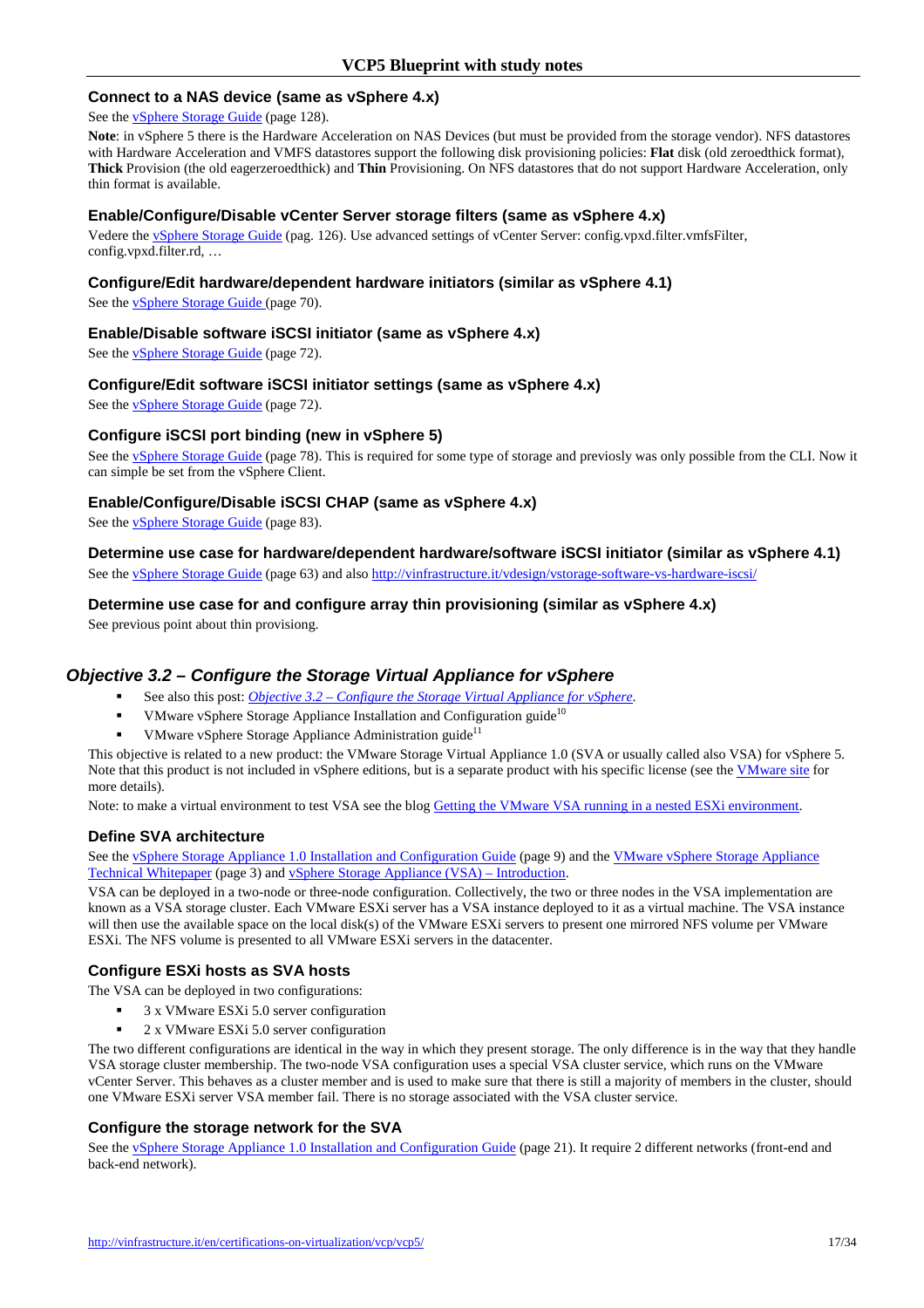

#### **Deploy/Configure the SVA Manager**

A VSA installation is started by installing the VSA manager software on an existing VMware vCenter Server. Once completed, a vSphere client is opened and pointed to the VMware vCenter Server, and the VSA manager plug-in is enabled. This creates a VSA manager tab in the vSphere client.

NOTE: In this release of VSA, an instance of VMware vCenter Server 5.0 can only manage a single VSA storage cluster.

#### **Administer SVA storage resources**

See the vSphere Storage Appliance 1.0 Administration.

#### **Determine use case for deploying the SVA**

VSA enables users to get the full range of vSphere features, including vSphere HA, vMotion, and vSphere DRS, without having to purchase a physical storage array to provide shared storage, making VSA a very cost-effective solution (IMHO price is not so cost effective, also in the bundle with Essential+).

VSA is very easy to deploy. Many of the configuration tasks, such as network setup and vSphere HA deployment, are done by the installer. The benefit here is that this product can be deployed by customers who might not be well versed in vSphere. It gives them a good first-time user experience.

VSA is very resilient. If a VMware ESXi server that is hosting one of the VSAs goes down, or one VSA member suffers an outage, with the redundancy built into the VSA, the NFS share presented from that VSA will be automatically and seamlessly failed over to another VSA in the cluster.

#### **Determine appropriate ESXi host resources for the SVA**

About calculating the VSA Cluster Capacity, see the **vSphere Storage Appliance 1.0 Installation and Configuration Guide** (page 15). About the requirements for the hosts see the **vSphere Storage Appliance 1.0 Installation and Configuration Guide** (page 17). Note that the actual HCL is very small and that RAID10 is the only supported RAID configuration for the VSA cluster.

## **Objective 3.3 – Create and Configure VMFS and NFS Datastores**

- See also those posts: *Objective 3.3 Create and Configure VMFS and NFS Datastores* and *Objective 3.3 Create and Configure VMFS and NFS Datastores*.
- vSphere Installation and Setup guide<sup>2</sup>
- vSphere Storage guide<sup>9</sup>

### **Identify VMFS and NFS Datastore properties (similar as vSphere 4.x)**

See the vSphere Storage Guide (page 21). NFS as quite the same functions (also hardware acceleration introducted in vSphere 5), but still cannot implement a RDM disk, and for this reason cannot implement a guest cluster solution (like Microsoft MSCS).

#### **Identify VMFS5 capabilities (new in vSphere 5)**

See the vSphere Storage Guide (page 114) and vSphere 5.0 Storage Features Part 1 – VMFS-5.

VMFS5 provides many improvements in scalability and performance over the previous version. The following improvements can be found in VMFS5:

- GTP partition table (see also vSphere 5.0 Storage Features Part  $7 VMFS-5$  & GPT) is used (for newly formatted VMFS5 datastores)
- Unified the block size (to 1MB for newly formatted VMFS5 datastores), previous versions of VMFS used 1,2,4 or 8MB file blocks.
- Larger single Extent Volumes: in previous versions of VMFS, the largest single extent was 2TB. With VMFS-5, this limit has been increased to  $\sim 60 \text{TB}$ .
- Smoother upgrade path with on-line in-place upgrade.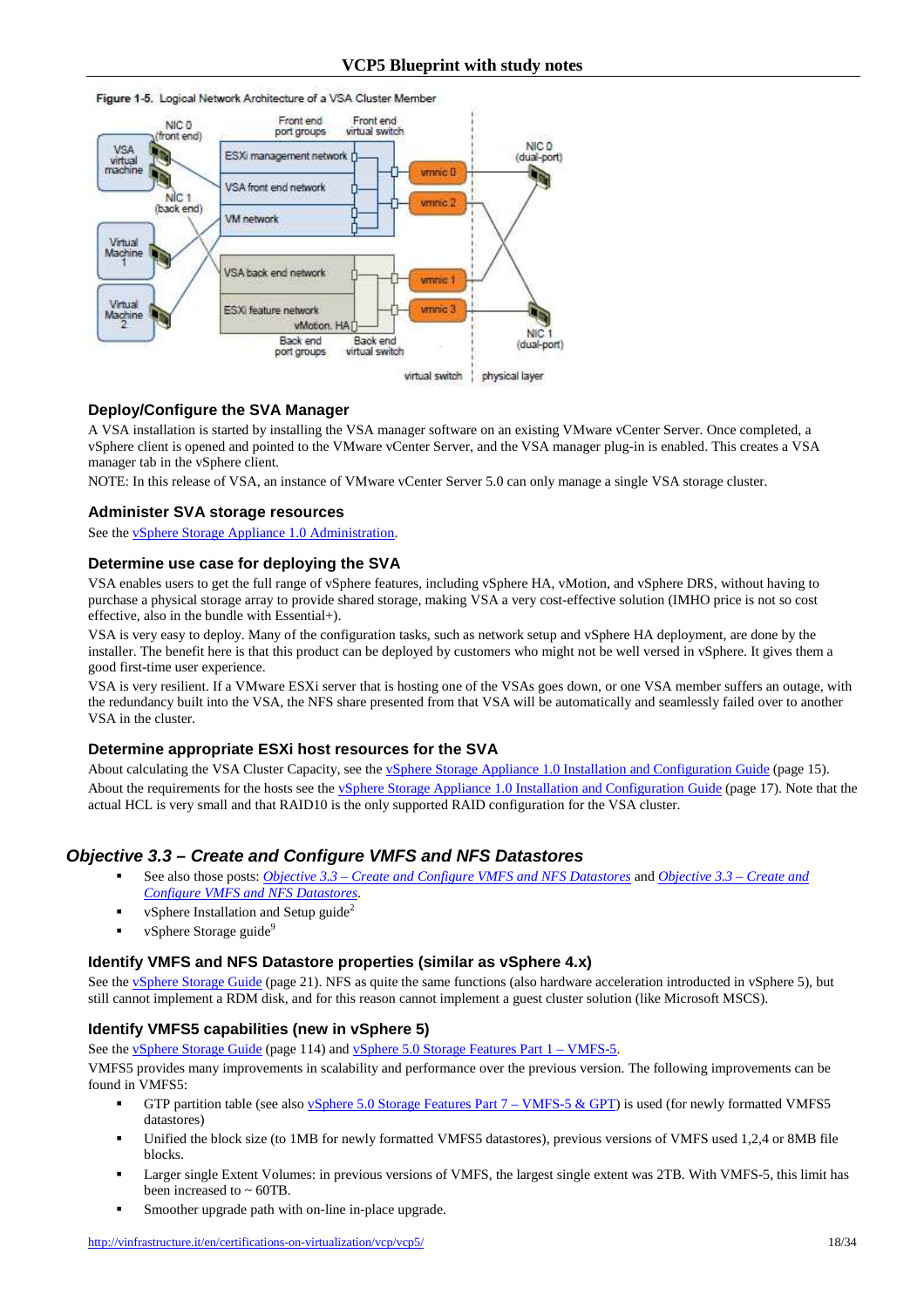- Scalability improvements using VAAI and ATS Enhancement.
- Increased resource limits such as filedescriptors, Smaller Sub-Block, Small File Support, Increased File Count
- Mount and Unmount workflow in the vSphere Client.
- Differences between newly created and upgraded VMFS-5 datastores:
	- VMFS-5 upgraded from VMFS-3 continues to use the previous file block size which may be larger than the unified 1MB file block size.
	- VMFS-5 upgraded from VMFS-3 continues to use 64KB sub-blocks and not new 8K sub-blocks.
	- VMFS-5 upgraded from VMFS-3 continues to have a file limit of 30720 rather than new file limit of > 100000 for newly created VMFS-5.
	- VMFS-5 upgraded from VMFS-3 continues to use MBR (Master Boot Record) partition type; when the VMFS-5 volume is grown above 2TB, it automatically & seamlessly switches from MBR to GPT (GUID Partition Table) with no impact to the running VMs.
	- VMFS-5 upgraded from VMFS-3 continue to have its partition starting on sector 128; newly created VMFS5 partitions will have their partition starting at sector 2048.

For RDM – Raw Device Mappings:

- There is now support for passthru RDMs to be  $\sim$  60TB in size.
- Both upgraded VMFS-5 & newly created VMFS-5 support the larger passthru RDM.

Note that:

- The maximum size of a **VMDK** on VMFS-5 is still **2TB -512 bytes**.
- The maximum size of a **non-passthru (virtual) RDM** on VMFS-5 is still **2TB -512 bytes**.
- The maximum number of **LUNs** that are supported on an ESXi 5.0 host is still **256**.

#### **Create/Rename/Delete/Unmount a VMFS Datastore (same as vSphere 4.x)**

See the vSphere Storage Guide (page 115, 129, 123 and 131).

#### **Mount/Unmount an NFS Datastore (same as vSphere 4.x)**

See the **vSphere Storage Guide** (page 128).

#### **Extend/Expand VMFS Datastores (same as vSphere 4.x)**

See the <u>vSphere Storage Guide</u> (page 119). Note that two methods are availabe (as also in vSphere 4.x):

- Add a new extent (same as VI 3.x): an extent is a partition on a storage device, or LUN. You can add up to 32 new extents of the same storage type to an existing VMFS datastore. The spanned VMFS datastore can use any of allits extents at any time. It does not need to fill up a particular extent before using the next one.
- Grow an extent in an existing VMFS datastore (better and clean solution), so that it fills the available adjacent capacity. Only extents with free space immediately after them are expandable.

#### **Upgrade a VMFS3 Datastore to VMFS5 (new in vSphere 5)**

See the vSphere Storage Guide (page 121). For VMFS3 the upgrade can be done with VM running on it (different from VMFS2 to VMFS3 upgrade). Of course all hosts accessing the datastore must support VMFS5.

#### **Place a VMFS Datastore in Maintenance Mode (new in vSphere 5)**

See the **vSphere Resource Management Guide** (page 83). Maintenance mode is available to datastores within a Storage DRS-enabled datastore cluster. Standalone datastores cannot be placed in maintenance mode.

#### **Select the Preferred Path for a VMFS Datastore (similar as vSphere 4.x)**

See the vSphere Storage Guide (page 158).

#### **Disable a path to a VMFS Datastore (similar as vSphere 4.x)**

See the **vSphere Storage Guide** (page 163).

#### **Determine use case for multiple VMFS/NFS Datastores (similar as vSphere 4.x)**

Understand the limits (quite few now) of NFS, but also the benefits. See also: http://technodrone.blogspot.com/2010/01/vmfs-or-nfs.html.

#### **Determine appropriate Path Selection Policy for a given VMFS Datastore (similar as vSphere 4.x)**

See the vSphere Storage Guide (page 159).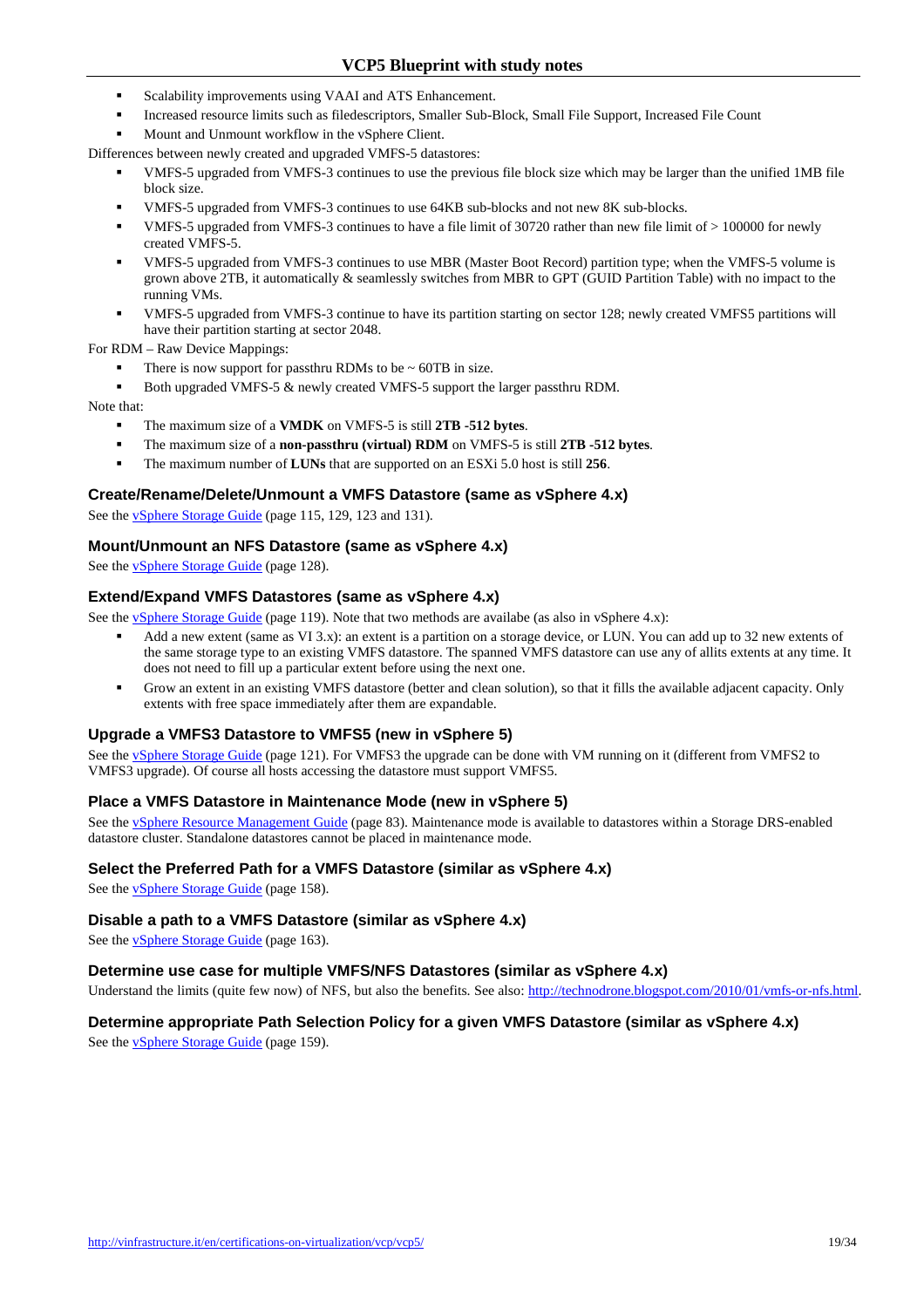# **Section 4 – Deploy and Administer Virtual Machines and vApps**

## **Objective 4.1 – Create and Deploy Virtual Machines**

- See also this post: *Objective 4.1 Create and Deploy Virtual Machines*.
- vSphere Virtual Machine Administration guide<sup>12</sup>
- **Installing and Configuring VMware Tools Guide** 
	- o http://www.vmware.com/pdf/GuestOS\_guide.pdf
	- o http://www.vmware.com/pdf/osp\_install\_guide.pdf

## **Identify capabilities of virtual machine hardware versions (new in vSphere 5)**

See the *vSphere Virtual Machine Administration Guide* (page 81) and *Virtual Machine Hardware Version 8* 

## **Identify VMware Tools device drivers (similar as vSphere 4.x)**

See VMware KB: Overview of *VMware Tools*

## **Identify methods to access and use a virtual machine console (same as vSphere 4.x)**

As usual there is the console in the vSphere Client, and also in vSphere Web Client. But after the guest OS is installed is better choose a network protocol to remote manage the OS (like SSH for Linux or RDP for Windows)

## **Identify virtual machine storage resources (similar as vSphere 4.x)**

See the vSphere Virtual Machine Administration Guide (page 9).

**Place virtual machines in selected ESXi hosts/Clusters/Resource Pools (same as vSphere 4.x)**  See the vSphere Virtual Machine Administration Guide (page 29).

### **Configure and deploy a Guest OS into a new virtual machine (same as vSphere 4.x)**  See the **v**Sphere Virtual Machine Administration Guide (page 33 and 40).

**Configure/Modify disk controller for virtual disks (same as vSphere 4.x)**  See the **vSphere Virtual Machine Administration Guide** (page 36) and Virtual SCSI Adapter type.

## **Configure appropriate virtual disk type for a virtual machine (similar as vSphere 4.x)**  See the vSphere Virtual Machine Administration Guide (page 36 and 121) and VMDK virtual disk type.

**Create/Convert thin/thick provisioned virtual disks (same vSphere 4.x)** 

See the **vSphere Virtual Machine Administration Guide** (page 129).

## **Configure disk shares (similar as vSphere 4.1)**

See the vSphere Virtual Machine Administration Guide (page 128). Can also be done from the vSphere Web Client.

## **Install/Upgrade/Update VMware Tools (same as vSphere 4.x)**

See the Guest Operating System Installation *Guide*.

## **Configure virtual machine time synchronization (same as vSphere 4.x)**

See *Timekeeping* best practices for *Linux* guests and *Timekeeping* in *VMware* Virtual Machines.

#### **Convert a physical machine using VMware Converter (similar as vSphere 4.x)**

The vCenter Server installation does not include any Converter, so you must use the **Standalone Converter edition**. See also the *VMware* vCenter Converter Standalone Documentation page. Note that the version 5 is actually in beta phase.

### **Import a supported virtual machine source using VMware Converter (similar as vSphere 4.x)**  See also the VMware vCenter Converter Standalone Documentation page.

## **Modify virtual hardware settings using VMware Converter (similar as vSphere 4.x)**

See also the VMware vCenter Converter Standalone Documentation page.

## **Configure/Modify virtual CPU and Memory resources according to OS and application requirements (similar as vSphere 4.x)**

See What's New in *Performance* in *VMware vSphere*™ 5.0 and *Performance Best Practices for VMware vSphere* 4.1.

## **Configure/Modify virtual NIC adapter and connect virtual machines to appropriate network resources (same as vSphere 4.1)**

See the vSphere Virtual Machine Administration Guide (page 107) and Virtual NIC type.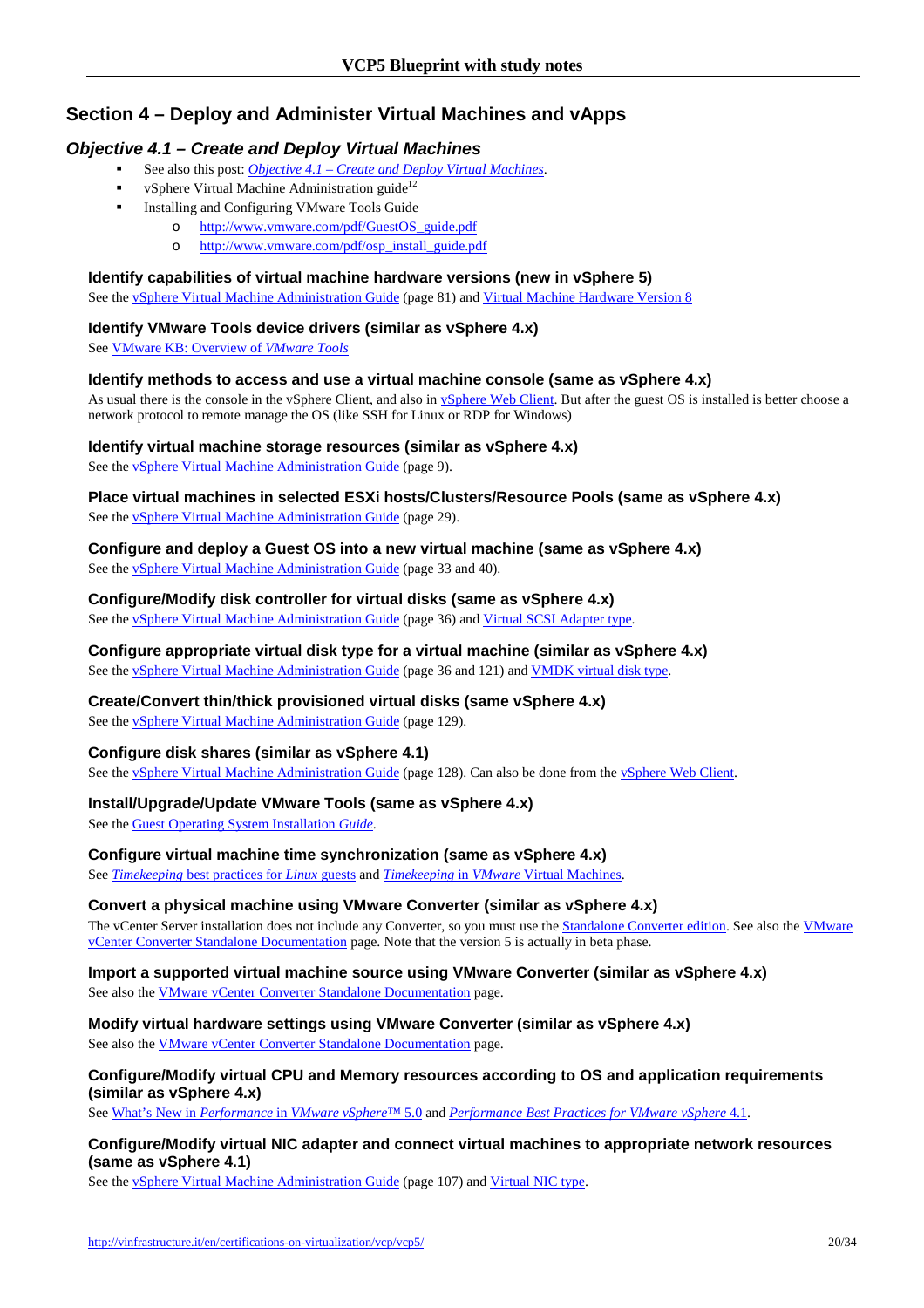## **Determine appropriate datastore locations for virtual machines based on application workloads (similar as vSphere 4.x)**

There are three options:

- Store all virtual machine files in the same location on a datastore.
- Store all virtual machine files in the same datastore cluster (SDRS is needed).
- Store virtual machine configuration files and disks in separate locations.

About the different choices, they depends of course by the datastore types (which RAID level, number and kind of disks, …), by the workload requirements, the usage of SIOC (if datastore is shared with other VMs, ...). But for the VCP5 exam do not expect too much... there are the VCAP exams for more detail about those choices.

## **Objective 4.2 – Create and Deploy vApps**

- See also this similar post: *Objective 4.2 Create and Deploy vApps*.
- vSphere Virtual Machine Administration guide<sup>12</sup>

## **Identify vApp settings (same as vSphere 4.x)**

See the **vSphere Virtual Machine Administration Guide** (page 179 and 183). Common settings are:

- vApp Resources for CPU and memory capacity (Share, Reservation, Reservation type, Limit).
- vApp Startup and Shutdown Options for the order of the VMs inside the vApp.
- vApp Properties (in the Advanced Property Configuration)
- **IP** Allocation Policy (see later)

## **Create/Clone/Export a vApp (same as vSphere 4.x)**

See the vSphere Virtual Machine Administration Guide (page 178 and 193) and Build & Manage a vApp. Can also be done from the vSphere Web Client.

Note that the distribution format for vApp is OVF, and the vApp metadata resides in the vCenter Server's database, so a vApp can be distributed across multiple ESXi hosts. This information can be lost if the vCenter Server database is cleared or if a standalone ESXi host that contains a vApp is removed from vCenter Server. You should back up vApps to an OVF package to avoid losing any metadata.

#### **Add objects to an existing vApp (same as vSphere 4.x)**

See the vSphere Virtual Machine Administration Guide (page 181). Can also be done from the vSphere Web Client. Note that a vApp can include: VMs, Resource Pools and other vApps.

#### **Edit vApp settings (same as vSphere 4.x)**

See the vSphere Virtual Machine Administration Guide (page 183) and Edit vApp settings. Can also be done from the vSphere Web Client.

## **Configure IP pools (same as vSphere 4.x)**

See the <u>vSphere Virtual Machine Administration Guide</u> (page 191). Note that the IP allocation options are:

- Fixed IP: addresses are manually configured. No automatic allocation is performed. No IP pool is needed.
- Transient IP: addresses are automatically allocated using IP pools from a specified range when the vApp is powered on. The IP addresses are released when the appliance is powered off.
- DHCP: a DHCP server is used to allocate the IP addresses. The addresses assigned by the DHCP server are visible in the OVF environments of virtual machines started in the vApp.

#### **Suspend/Resume a vApp (same as vSphere 4.x)**

See the vSphere Virtual Machine Administration Guide (page 194 and 195). Can also be done from the vSphere Web Client.

#### **Determine when a tiered application should be deployed as a vApp (similar as vSphere 4.x)**

See the vSphere Virtual Machine Administration Guide (page 177) and vApps in vSphere 4, and why they're very, very useful. Note that vApps requires both a vCenter Server and a DRS license.

# **Objective 4.3 – Manage Virtual Machine Clones and Templates**

- See also this similar post: *Objective 4.3 Manage Virtual Machine Clones and Templates*.
- vSphere Virtual Machine Administration guide<sup>12</sup>
- VMware vSphere Examples and Scenarios guide<sup>5</sup>
- OVF Tool User Guide https://www.vmware.com/support/developer/ovf/ovf20/ovftool\_201\_userguide.pdf

#### **Identify the vCenter Server managed ESXi hosts and Virtual Machine maximums (new in vSphere 5)**

- See also: Configuration Maximums for VMware vSphere 5.0. Main differences from vSphere 4.1:
	- Virtual Machine Maximums: 32 vCPU (instead of 8 vCPU and 1 TB vRAM (instead of 255 GB)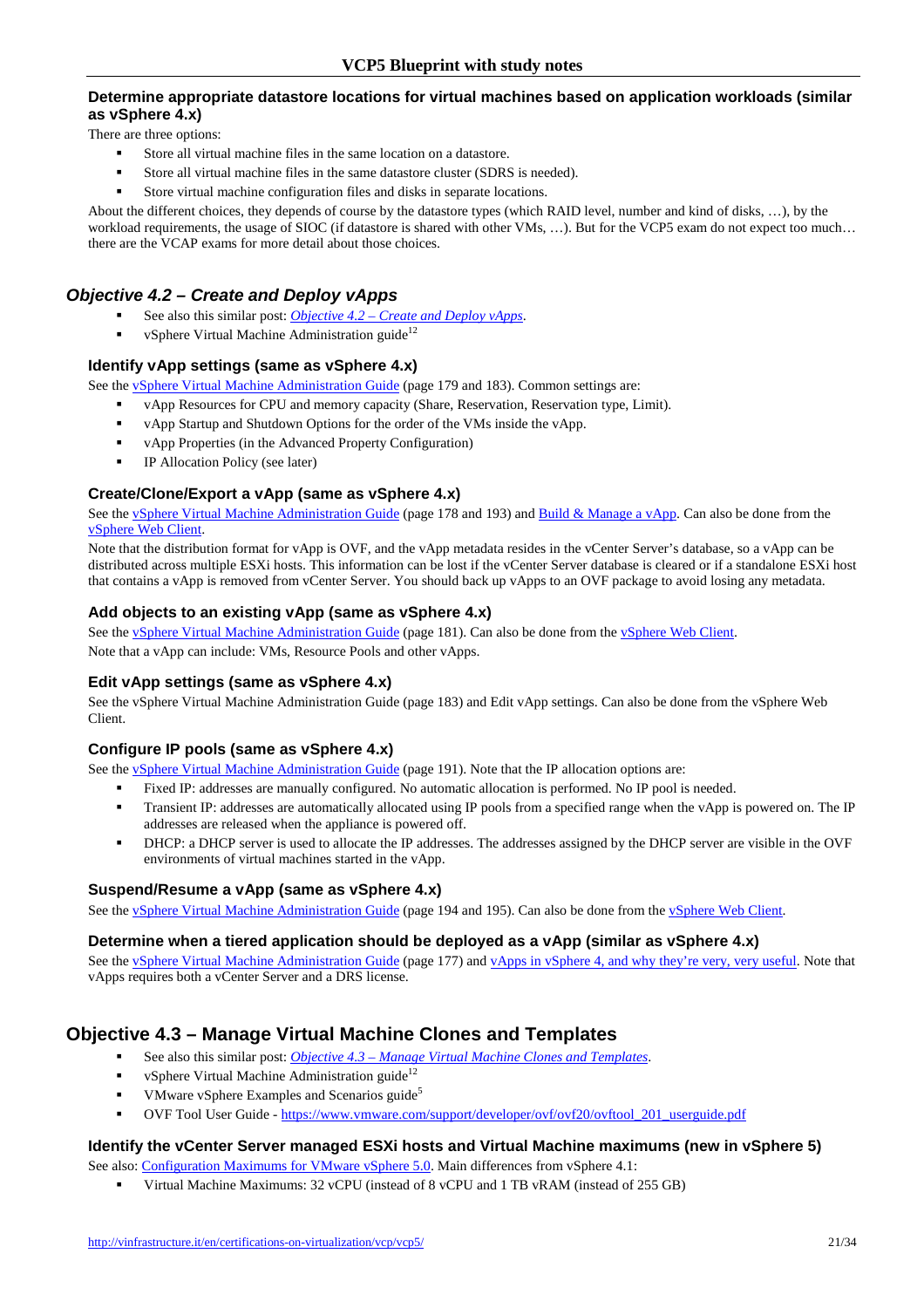- ESXi Host Maximums: 512 VM per host (instead of 320), 2048 vCPU per host (instead of 512), 2 TB RAM (instead of 1 TB), 256 NFS mounts per host (instead of 64)
- vCenter Server Maximums: quite the same of v 4.1
- VUM Maximums: more concurrent operations

### **Identify Cloning and Template options (similar as vSphere 4.x)**

See the vSphere Virtual Machine Administration Guide (page 43).

Different choices for the destination: which cluster or host, which datastore, which VMDK type, perform a customization (guest OS reconfiguration), power on and/or edit the VM Properties.

### **Clone an existing virtual machine (similar as vSphere 4.x)**

See the vSphere Virtual Machine Administration Guide (page 44). Can also be done from the vSphere Web Client.

#### **Create a template from an existing virtual machine (similar as vSphere 4.x)**

See the vSphere Virtual Machine Administration Guide (page 47).

#### **Deploy a virtual machine from a template (similar as vSphere 4.x)**

See the vSphere Virtual Machine Administration Guide (page 50). Can also be done from the vSphere Web Client.

#### **Update existing virtual machine templates (same as vSphere 4.x)**

See the vSphere Virtual Machine Administration Guide (page 53 and 55).

# **Deploy virtual appliances and/or vApps from an OVF template (similar as vSphere 4.x)**

See the vSphere Virtual Machine Administration Guide (page 68).

## **Import and/or Export an OVF template (similar as vSphere 4.x)**

See the vSphere Virtual Machine Administration Guide (page 68 and 70).

### **Determine the appropriate deployment methodology for a given virtual machine application (similar as vSphere 4.x)**

See the vSphere Virtual Machine Administration Guide (page 15).

## **Objective 4.4 – Administer Virtual Machines and vApps**

- See also this similar post: *Objective 4.4 Administer Virtual Machines and vApps*.
- vSphere Virtual Machine Administration guide<sup>12</sup>

## **Identify files used by virtual machines (same as vSphere 4.x)**

See the vSphere Virtual Machine Administration Guide (page 9).

## **Identify locations for virtual machine configuration files and virtual disks (same as vSphere 4.x)**

By default all related VM's files are in a folder (and the name of this folder is usually the initial VM name). But vmdk can simple created or relocated (with a Storage Migration) on other datastores. About the swap and snapshot files see:

- VMware *KB*: Storing a *virtual machine* swap *file* in a *location* other than the default
- Creating *snapshots* in a different *location* than default *virtual machine*

#### **Identify common practices for securing virtual machines (same as vSphere 4.1)**

See the final release of the vSphere 4.1 Security Hardening Guide.

#### **Hot Extend a virtual disk (same as vSphere 4.x)**

Introduced in ESX 3.5 Update 2, with this feature you can increase the size of a vmdk of a running VM (does not require any specific license and work also on the free hypervisor). But then you have to extend the guest filesystem in the VM. For Windows see: How to expand a VMDK and extend a partition in for VMware ESX. Note that diskpart does not work on system disk on Windows 2000/2003 or XP (use Dell Extpart instead) and that starting from Vista it possible handle the extend also from the GUI (using the Disk Management snap-in).

## **Configure virtual machine options (similar as vSphere 4.x)**

See the vSphere Virtual Machine Administration Guide (page 11 and 80).

#### **Configure virtual machine power settings (same as vSphere 4.x)**

See the *vSphere Virtual Machine Administration Guide* (page 171).

#### **Configure virtual machine boot options (same as vSphere 4.x)**

See the vSphere Virtual Machine Administration Guide (page 173). Can also be done from the vSphere Web Client.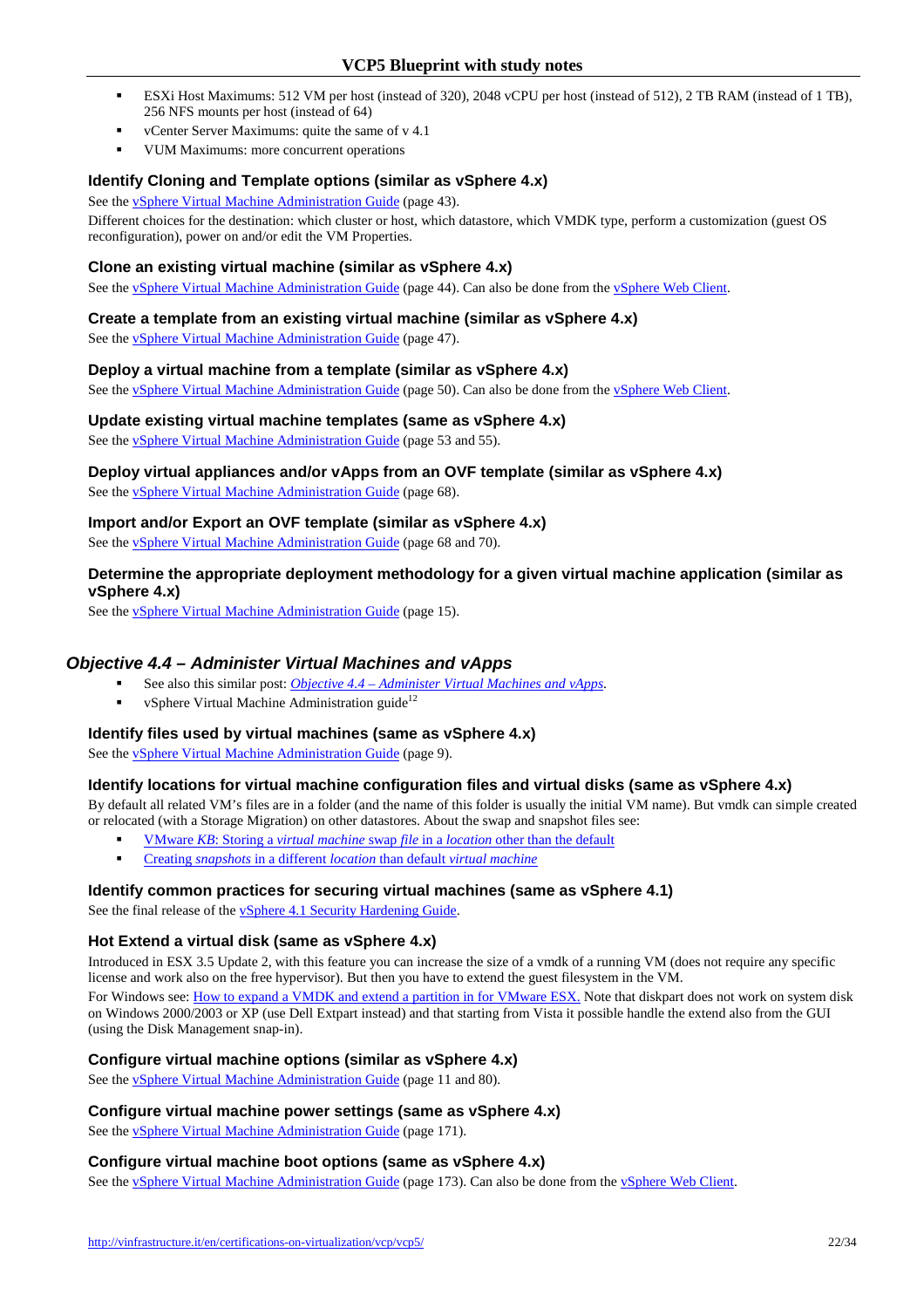#### **Configure virtual machine troubleshooting options (similar as vSphere 4.x)**

See the vSphere Virtual Machine Administration Guide (page 176). Can also be done from the vSphere Web Client.

#### **Assign a Storage Policy to a virtual machine (new in vSphere 5)**

See the vSphere Virtual Machine Administration Guide (page 131).

## **Verify Storage Policy compliance for virtual machines (new in vSphere 5)**

See the vSphere Virtual Machine Administration Guide (page 131).

## **Determine when an advanced virtual machine parameter is required (similar as vSphere 4.x)**

There are advances parameters that can be edited inside the vmx file, or simple the advanced virtual machine options (like Mem/CPU hotplug, Boot Options, Fibre Channel NPIV, …).

In both cases those parameters must be used only when really needed.

## **Adjust virtual machine resources (shares, limits and reservations) based on virtual machine workloads (similar as vSphere 4.1)**

See the vSphere Resource Management Guide.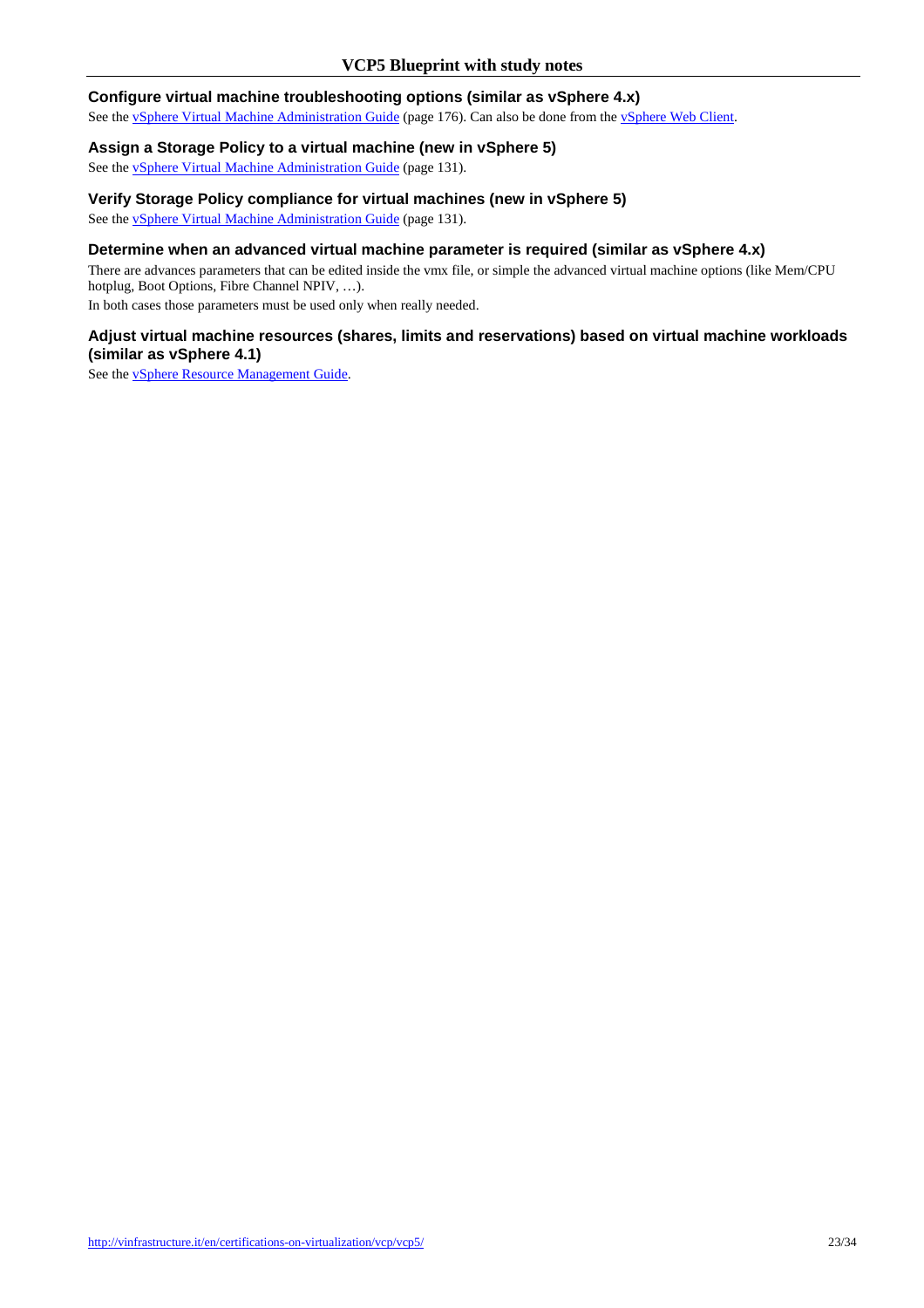# **Section 5 – Establish and Maintain Service Levels**

# **Objective 5.1 – Create and Configure VMware Clusters**

- See also those similar posts: *Objective 5.1 Create and Configure VMware Clusters* and *Objective 5.1 Create and Configure VMware Clusters*.
- vCenter Server and Host Management guide<sup>3</sup>
- vSphere Availability guide<sup>13</sup>
- vSphere Resource Management guide<sup>14</sup>

## **Describe DRS virtual machine entitlement (similar as vSphere 4.x)**

The word entitlement is now usually referred to the vRAM entitlement, but in this context seems to be related on how work the DRS, for more info see the vSphere Resource Management Guide.

## **Create/Delete a DRS/HA Cluster (similar as vSphere 4.x)**

See the vCenter Server and Host Management Guide (page 57), vSphere Resource Management Guide (page 51), vSphere Availability Guide (page 11).

## **Add/Remove ESXi Hosts from a DRS/HA Cluster (same as vSphere 4.x)**

See the vCenter Server and Host Management Guide (page 56 and 113). Note that in order to add a host to an EVC cluster, you must put it in maintenance mode.

## **Add/Remove virtual machines from a DRS/HA Cluster (similar as vSphere 4.x)**

Same of usual VM management. Just be sure that VMs are compliant with cluster requirements, like (for example) be on shared storage.

## **Configure Storage DRS (new in vSphere 5)**

See the vSphere Resource Management Guide (page 77) and the *VMware Storage DRS* official page.

## **Configure Enhanced vMotion Compatibility (similar as vSphere 4.x)**

See the vCenter Server and Host Management Guide (page 123) and *VMware KB 1003212*: Enhanced VMotion Compatibility (*EVC*) and *VMware KB 1005764*: *EVC* and CPU Compatibility FAQ.

### **Monitor a DRS/HA Cluster (similar as vSphere 4.x)**

Understant the vSphere Client (and also the vSphere Web Client) interface.

#### **Configure migration thresholds for DRS and virtual machines (similar as vSphere 4.x)**

See the vSphere Resource Management Guide (page 54).

#### **Configure automation levels for DRS and virtual machines (same as vSphere 4.x)**

See the vSphere Resource Management Guide (page 57):

- Manual -> Initial placement: Recommended host(s) is displayed, Migration: Recommendation is displayed.
- Partially Automated n Initial placement: Automatic, Migration: Recommendation is displayed.
- Fully Automated n Initial placement: Automatic, Migration: Recommendation is executed automatically.

#### **Create VM-Host and VM-VM affinity rules (similar as vSphere 4.1)**

See the vSphere Resource Management Guide (page 71).

#### **Enable/Disable Host Monitoring (similar as vSphere 4.x)**

See the vSphere Availability Guide (page 24).

#### **Enable/Configure/Disable virtual machine and application monitoring (similar as vSphere 4.1)**

See the vSphere Availability Guide (page 26). Note that application monitoring need specific API used in the applications.

#### **Configure admission control for HA and virtual machines (similar as vSphere 4.x)**

See the vSphere Availability Guide (page 16) and vSphere 5.0 HA: Changes in *admission control*.

## **Determine appropriate failover methodology and required resources for an HA implementation (similar as vSphere 4.x)**

See the **v**Sphere Availability Guide (page 30).

## **Objective 5.2 – Plan and Implement VMware Fault Tolerance**

vSphere Availability guide<sup>13</sup>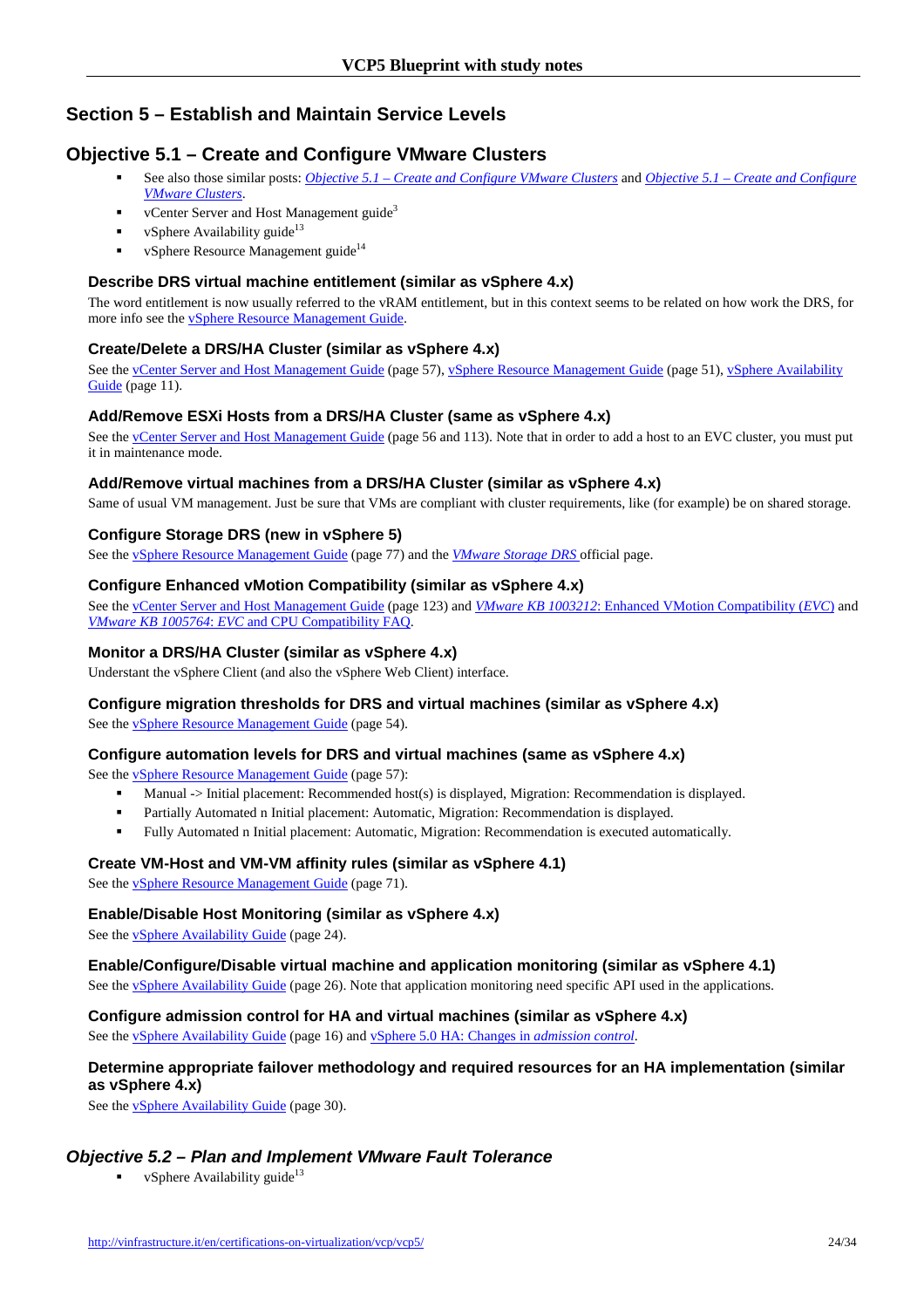*Note that VMware FT is quite still the 1.0 version with the same constraints of a vSphere 4.1 version.*

#### **Identify VMware Fault Tolerance requirements (same as vSphere 4.x)**

See the vSphere Availability guide (page 38) and *VMware KB*: Processors and guest operating systems that support VMware FT. To check the requirements, there is also a specific tool: VMware SiteSurvey utility.

#### **Configure VMware Fault Tolerance networking (same as vSphere 4.x)**

See the vSphere Availability guide (page 41). A good practice is use a dedicated vmkernel interface enable to FT logging on a dedicated pNIC. Network bandwidth is important to define how much VMs can be protected.

#### **Enable/Disable VMware Fault Tolerance on a virtual machine (same as vSphere 4.x)**

See the vSphere Availability guide (page 45). Study also the different reason on why a VM is in a non protected status (page 46).

#### **Test an FT configuration (same as vSphere 4.x)**

See *VMware* KB: *Testing* a *VMware Fault Tolerance* Configuration.

#### **Determine use case for enabling VMware Fault Tolerance on a virtual machine (same as vSphere 4.x)**

See the **vSphere Availability guide** (page 37). Remember the limit of one vCPU.

#### **Objective 5.3 – Create and Administer Resource Pools**

- See also those similar posts: *Objective 5.3 Create and Administer Resource Pools* and *Objective 5.3 Create and Administer Resource Pools*.
- vSphere Resource Management guide<sup>14</sup>
- vSphere Virtual Machine Administration guide<sup>12</sup>

#### **Describe the Resource Pool hierarchy (same as vSphere 4.x)**

See the vSphere Resource Management Guide (page 43). Note that a DRS license is required, in order to use resource pools in a VMware cluster.

### **Define the Expandable Reservation parameter (same as vSphere 4.x)**

With this option, if you power on a virtual machine in this resource pool, and the combined reservations of the virtual machines are larger than the reservation of the resource pool, the resource pool can use resources from its parent or ancestors.

#### **Create/Remove a Resource Pool (same as vSphere 4.x)**

See the **vSphere Resource Management Guide** (page 45).

#### **Configure Resource Pool attributes (same as vSphere 4.x)**

See the vSphere Resource Management Guide (page 45). Note that shares, reservations and limits concepts are the same both in resource pools and VM properties.

#### **Add/Remove virtual machines from a Resource Pool (same as vSphere 4.x)**

See the vSphere Resource Management Guide (page 46).

### **Determine Resource Pool requirements for a given vSphere implementation (same as vSphere 4.x)**

For a VMware Cluster, the requirements are the same for DRS (and of course for vMotion). Note that DRS can works fine combined with VMware HA and also FT.

#### **Evaluate appropriate shares, reservations and limits for a Resource Pool based on virtual machine workloads (similar as vSphere 4.x)**

See the DRS Performance and Best Practices document.

#### **Clone a vApp (same as vSphere 4.x)**

See the vSphere Virtual Machine Administration guide (page 195). For other vApp related questions see: VCP5 Exam Prep – Part 4.4

## **Objective 5.4 – Migrate Virtual Machines**

- See also those similar posts: *Objective 5.4 Migrate Virtual Machines* and *Objective 5.4 Migrate Virtual Machines*.
- vSphere Resource Management guide<sup>14</sup>
- vSphere Virtual Machine Administration guide<sup>12</sup>
- VMware vSphere Examples and Scenarios guide<sup>5</sup>

#### **Identify ESXi host and virtual machine requirements for vMotion and Storage vMotion (same as vSphere 4.x)**

See the *vSphere Virtual Machine Administration guide* (page 219) and *vCenter Server and Host Management guide* (page 119 and 122).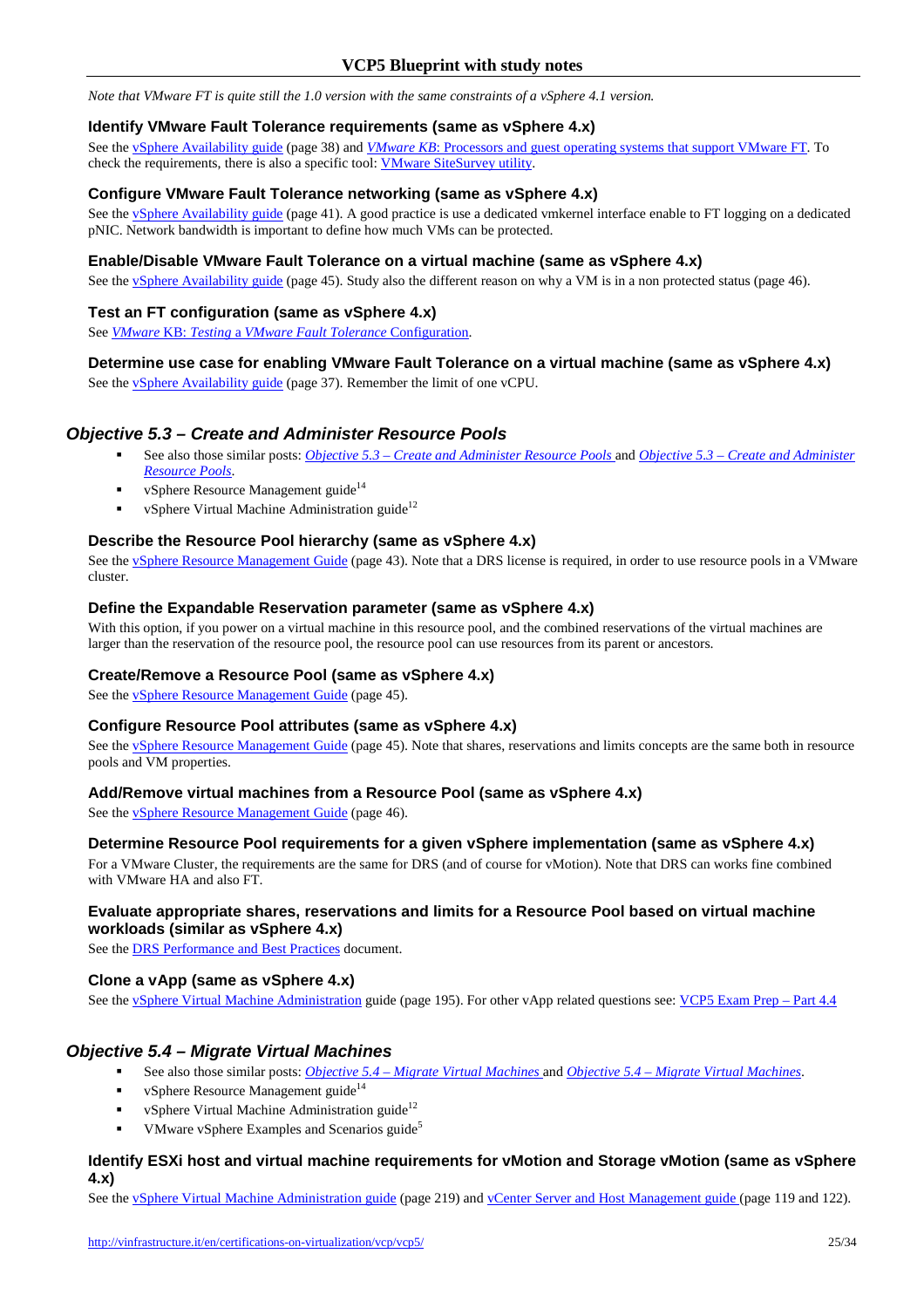Some basic requiments: for vMotion a specific vmkernel interface (enabled for vMotion) is required, as the CPU compatibility (or EVC). For Storage vMotion the host must see both source and destination datastore.

#### **Identify Enhanced vMotion Compatibility CPU requirements (similar as vSphere 4.x)**

See the vCenter Server and Host Management guide (page 123) and *VMware KB*: Enhanced *VMotion* Compatibility (EVC) processor support. More baselines are available.

#### **Identify snapshot requirements for vMotion/Storage vMotion migration (similar as vSphere 4.x)**

See the vCenter Server and Host Management guide (page 121). Some restrictions apply when migrating virtual machines with snapshots:

- Migrating a virtual machine with snapshots is now permitted, regardless of the virtual machine power state, as long as the virtual machine is being migrated toa new host without moving its configuration file or disks. (The virtual machine must reside on shared storageaccessible to both hosts.)
- Reverting to a snapshot after migration with vMotion might cause the virtual machine to fail, because themigration wizard cannot verify the compatibility of the virtual machine state in the snapshot with the destination host. Failure occurs only if the configuration in the snapshot uses devices or virtual disks that are not accessible on the current host, or if the snapshot contains an active virtual machine state that was running on hardware that is incompatible with the current host CPU.
- If the migration involves moving the configuration file or virtual disks, the following additional restrictions apply:
- The starting and destination hosts must be running ESX 3.5 or ESXi 3.5 or later.
- All of the virtual machine files and disks must reside in a single directory, and the migrate operation must move all the virtual machine files and disks to a single destination directory.

#### **Migrate virtual machines using vMotion/Storage vMotion (similar as vSphere 4.x)**

See the vSphere Virtual Machine Administration guide (page 223) and vCenter Server and Host Management guide (page 132). Can also be done from the vSphere Web Client.

About vMotion with high priority: On hosts running ESX/ESXi version 4.1 or later, vCenter Server attempts to reserve resources on both the source and destination hosts to be shared

among all concurrent migrations with vMotion. vCenter Server grants a larger share of host CPU resources to high priority migrations than to standard priority migrations. Migrations always proceed regardless of the resources that have been reserved. On hosts running ESX/ESXi version 4.0 or earlier, vCenter Server attempts to reserve a fixed amount of resources on both the source and destination hosts for each individual migration. High priority migrations do not proceed if resources are unavailable.

Remember that the Storage vMotion of virtual machines during VMware Tools installation is not supported.

#### **Configure virtual machine swap file location (same as vSphere 4.x)**

See the vCenter Server and Host Management guide (page 121).

You can configure ESX 3.5 or ESXi 3.5 or later hosts to store virtual machine swapfiles in one of two locations: with the virtual machine configuration file, or on a local swapfile datastore specified for that host. You can also set individual virtual machines to have a different swapfile location from the default set for their current host. If hosts are all 3.5 or later, during a migration with vMotion, if the swapfile location specified on the destination host differs from the swapfile location specified on the source host, the swapfile is copied to the new location. This can result in slower migrations with vMotion. If the destination host cannot access the specified swapfile location, it stores the swapfile with the virtual machine configuration file-

#### **Migrate a powered-off or suspended virtual machine (similar as vSphere 4.x)**

See the vSphere Virtual Machine Administration guide (page 220). Can also be done from the vSphere Web Client.

When you migrate a suspended virtual machine, the new host for the virtual machine must meet CPU compatibility requirements, because the virtual machine must be able to resume executing instructions on the new host.

#### **Utilize Storage vMotion techniques (changing virtual disk type, renaming virtual machines, etc.) (same as vSphere 4.x)**

#### See the **vSphere Virtual Machine Administration guide** (page 226).

During a Storage vMotion or also a cold storage migration all files are renamed with the current VM name. The vmdk can be change from thin to flat or viceversa.

For virtual compatibility mode RDMs, you can migrate the mapping file or convert to thick-provisioned or thinprovisioned disks during migration as long as the destination is not an NFS datastore. If you convert the mapping file, a new virtual disk is created and the contents of the mapped LUN are copied to this disk. For physical compatibility mode RDMs, you can migrate the mapping file only.

## **Objective 5.5 – Backup and Restore Virtual Machines**

- See also those similar posts: *Objective 5.5 Backup and Restore Virtual Machines* and *Objective 5.5 Backup and Restore Virtual Machines*.
- vSphere Virtual Machine Administration guide<sup>12</sup>
- VMware Data Recovery Administration guide<sup>15</sup>

#### **Identify snapshot requirements (similar as vSphere 4.x)**

See the vSphere Virtual Machine Administration Guide (page 208) and *VMware* KB: Understanding virtual machine *snapshots* in *VMware*.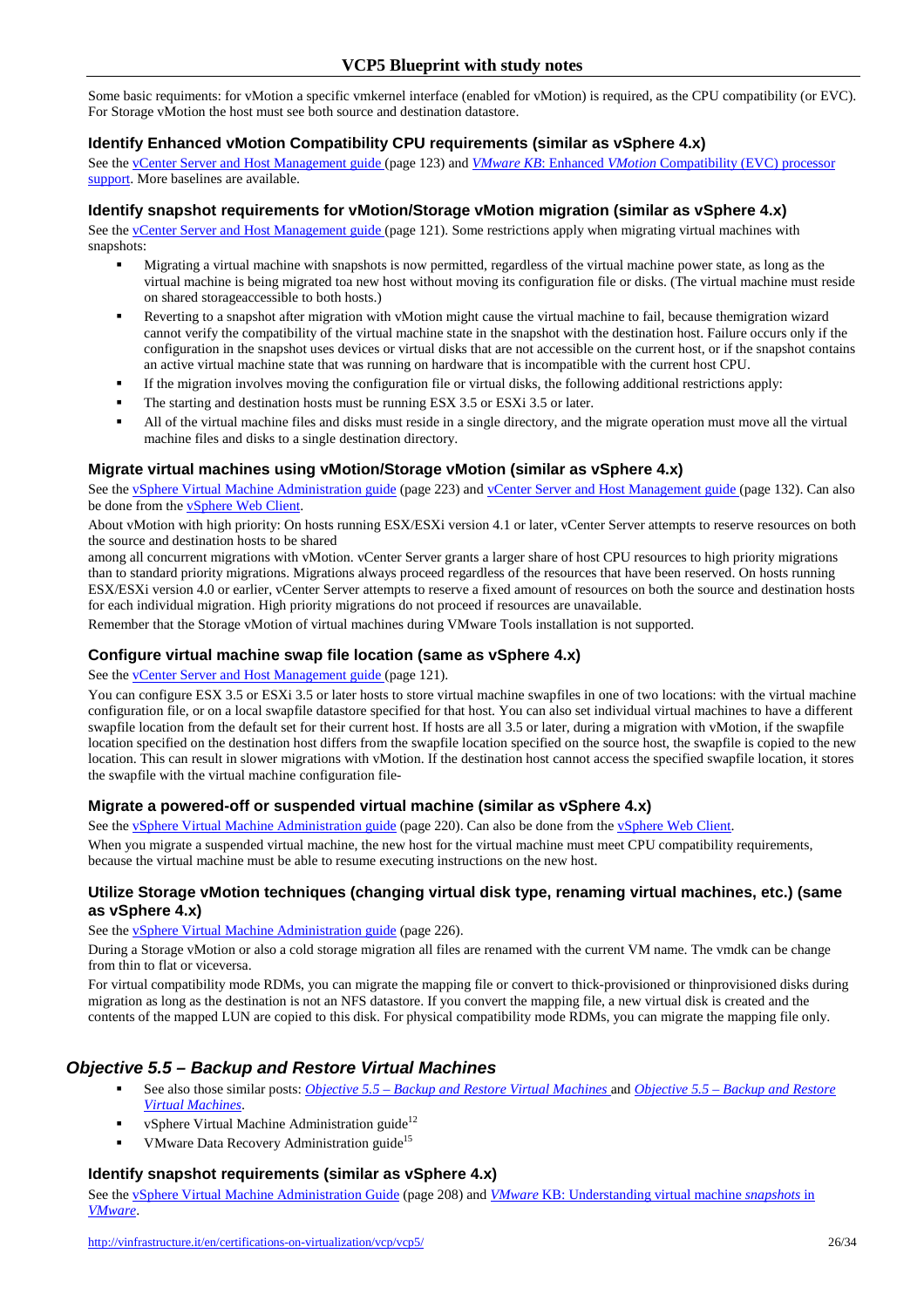Note that snapshots provide a point-in-time image of the disk that backup solutions can use, but Snapshots are not meant to be a robust method of backup and recovery. If the files containing a virtual machine are lost, its snapshot files are also lost. Also, large numbers of snapshots are difficult to manage, consume large amounts of disk space, and are not protected in the case of hardware failure.

## **Create/Delete/Consolidate virtual machine snapshots (similar as vSphere 4.x)**

See the vSphere Virtual Machine Administration Guide (page 209 and 216). Can also be done from the vSphere Web Client.

The consolidate operarion, instead, is a new feature of vSphere 5. Snapshot consolidation is useful when snapshot disks fail to compact after a Delete or Delete all operation or if the disk did not consolidate. This might happen, for example, if you delete a snapshot but its associated disk does not commit back to the base disk. For more info see the vSphere Virtual Machine Administration Guide (page 218).

## **Install and Configure VMware Data Recovery (similar as VDR 1.x)**

See the VMware Data Recovery Administration Guide (page 13). For more info about VDR see also: VMware Data Recovery (VDR) as a backup solution.

#### **Create a backup job with VMware Date Recovery (similar as VDR 1.x)**

See the VMware Data Recovery Administration Guide (page 26). Note that now is possible use email notification and have a different time window for "maintenance" activities (like integrity check).

## **Perform a test and live full/file-level restore with VMware Data Recovery (similar as VDR 1.x)**

See the VMware Data Recovery Administration Guide (page 31 and 33).

## **Determine appropriate backup solution for a given vSphere implementation (similar as vSphere 4.x)**

VMware provide only VDR (in all edition exept the Essential bundle), ad a backup product, and a set of vStorage API (the VADP subset) to integrate 3rd part backup programs. Note that in vSphere 5 VCB is no more available.

The commercial backup products can give more feature than VDR, like: more option for scheduling, more type of destination, application recovery, data replication, ...

About the criteria of choosing a backup solution, the features list is just one, but there is also the price (that depends the type of licensing), if you need also backup of physical environment (in this case "traditional" backup solutions may be better), if you have already a skill on one solution, the performance and scalability, ...

# **Objective 5.6 – Patch and Update ESXi and Virtual Machines**

- See also this similar post: *Objective 5.6 Patch and Update ESXi and Virtual Machines*.
- vSphere Host Profiles guide<sup>16</sup>
- **Installing and Administering VMware vSphere Update Manager guide**<sup>17</sup>
- Reconfiguring VMware vSphere Update Manager $^{18}$
- VMware vSphere Examples and Scenarios guide<sup>5</sup>

## **Identify patching requirements for ESXi hosts and virtual machine hardware/tools (similar as vSphere 4.x)**

Each piece of software need to be patched for different reasons... but the most important are usually the security reasons. For ESXi a patch need that the host is put in maintenance mode and require a host reboot after the patch operation. All those operations can be orchestrated by VUM.

For VMware Tools a new version is usually related to a new major release or also of some update (in most cases related to vmkernel update). On most guest OS (like Windows) a VMware Tools patch need a VM reboot. All those operations can be orchestrated by VUM.

For VM virtual hardware this upgrade is related to new major relases (for example with vSphere 5 the new virtual hardware is v8) e richiede di fatto due riavvi della VM. It require first the VMware Tools upgrade, and usually two VM downtime. All those operations can be orchestrated by VUM.

## **Create/Edit/Remove a Host Profile from an ESXi host (same as vSphere 4.x)**

See the **vSphere Host Profiles Guide** (page 8). Usually you can start from a base ESXi and use it as a template.

#### **Attach/Apply a Host Profile to an ESXi host or cluster (same as vSphere 4.x)**

See the vSphere Host Profiles Guide (page 12).

# **Perform compliance scanning and remediation of an ESXi host using Host Profiles (same as vSphere**

**4.x)** 

See the vSphere Host Profiles Guide (page 16).

#### **Install and Configure vCenter Update Manager (similar as vSphere 4.x)**

See the Installing and Administering VMware vSphere Update Manager guide (page 31). Note that you can install or upgrade the Update Manager server on 64-bit operating systems. Even though Update Manager runs on 64-bit operating systems, it is a 32-bit application and requires a 32-bit ODBC DSN.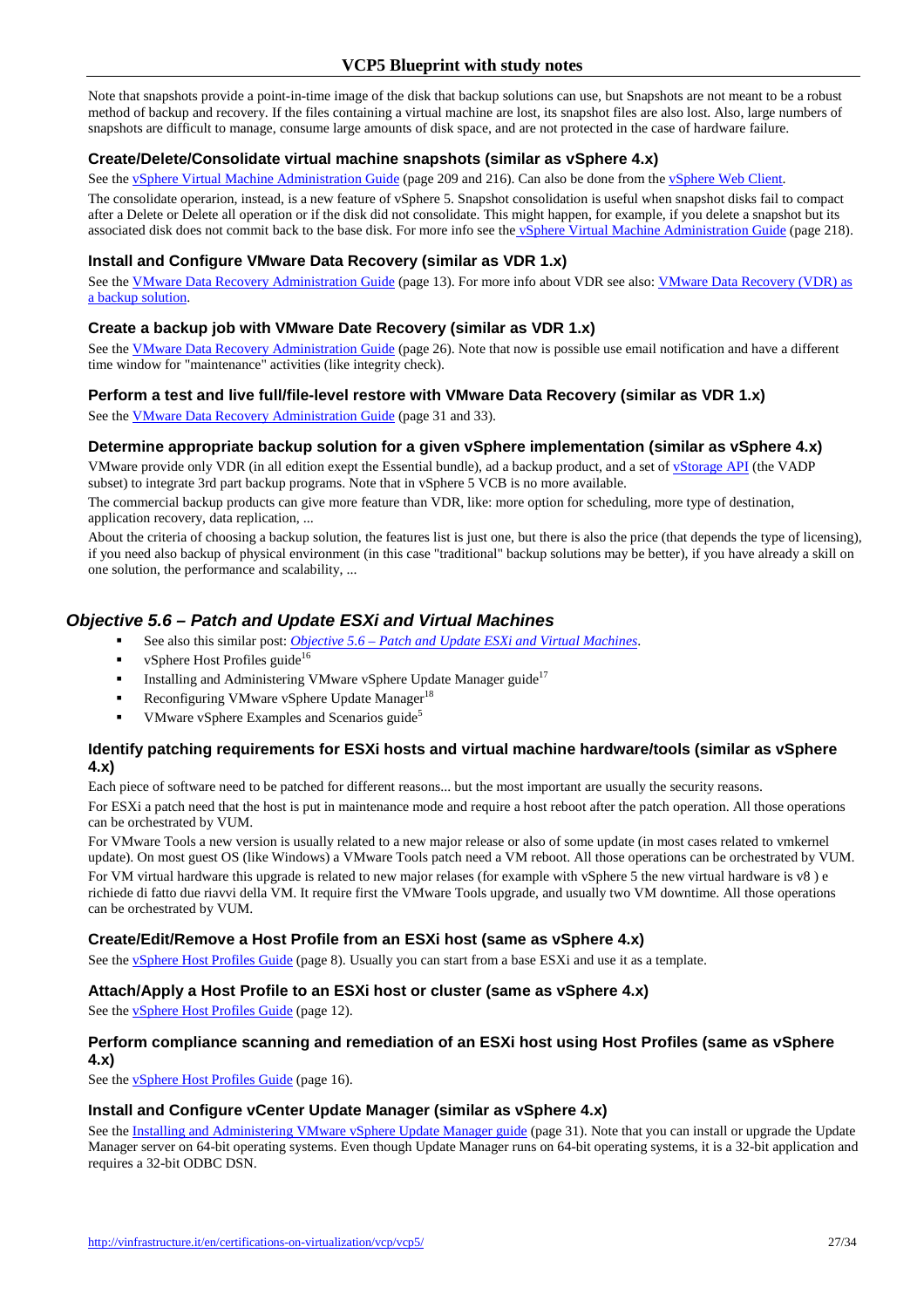### **Configure patch download options (same as vSphere 4.x)**

See the Installing and Administering VMware vSphere Update Manager guide (page 66).

#### **Create/Edit/Delete an Update Manager baseline (same as vSphere 4.x)**

See the Installing and Administering VMware vSphere Update Manager guide (page 81).

## **Attach an Update Manager baseline to an ESXi host or cluster (same as vSphere 4.x)**

See the Installing and Administering VMware vSphere Update Manager guide (page 95).

#### **Scan and remediate ESXi hosts and virtual machine hardware/tools using Update Manager (same as vSphere 4.x)**

See the Installing and Administering VMware vSphere Update Manager guide (page 99 and 115). Note that Update Manager 5.0 does not support virtual machine guest patch operations.

## **Stage ESXi host updates (same as vSphere 4.x)**

See the Installing and Administering VMware vSphere Update Manager guide (page 119).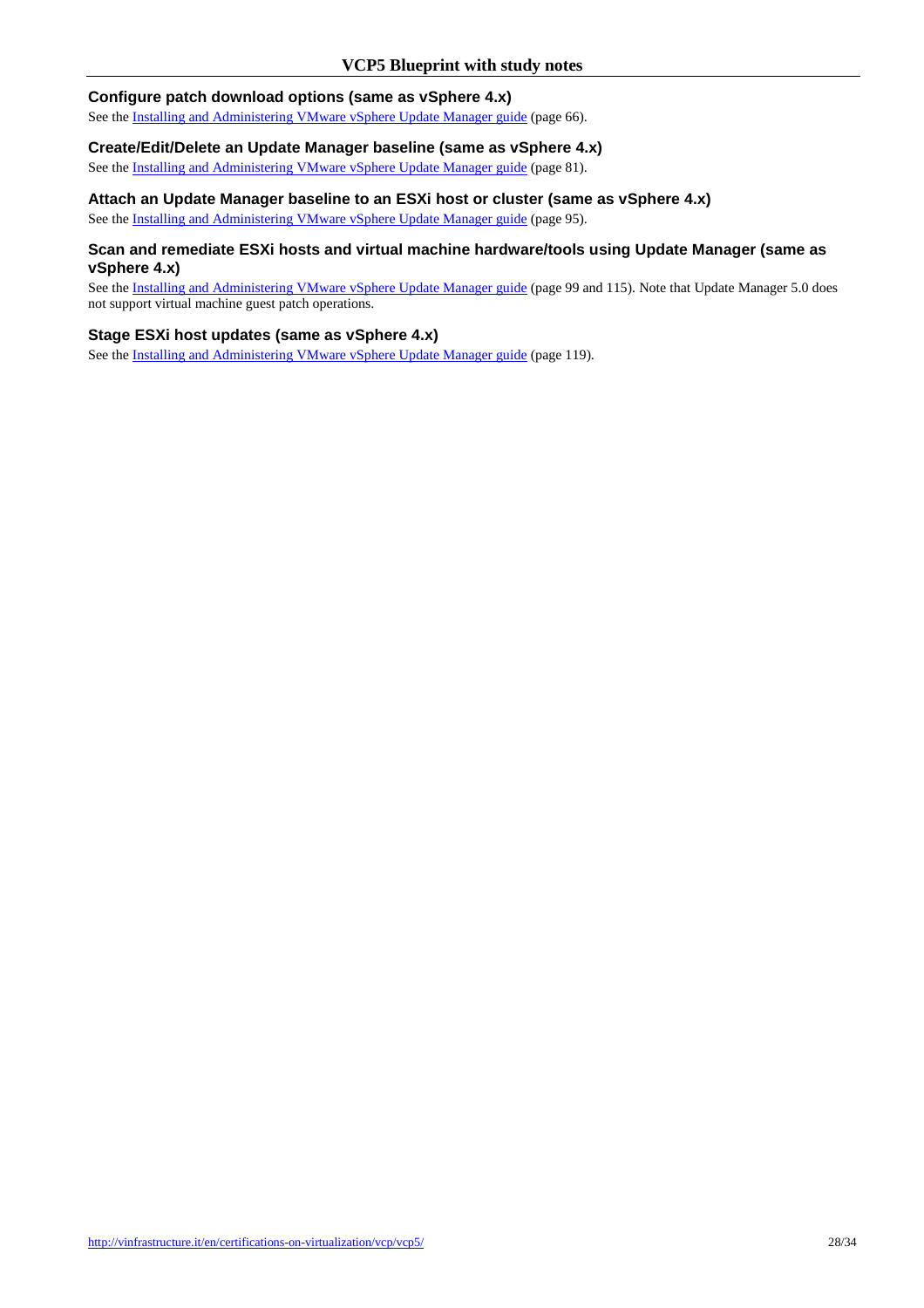# **Section 6 – Perform Basic Troubleshooting and Alarm Management**

# **Objective 6.1 – Perform Basic Troubleshooting for ESXi Hosts**

- vCenter Server and Host Management guide<sup>3</sup>
- vSphere Monitoring and Performance guide<sup>19</sup>
- vSphere Troubleshooting guide<sup>20</sup>

## **Identify general ESXi host troubleshooting guidelines (new in vSphere 5)**

See the vSphere Troubleshooting guide.

## **Troubleshoot common installation issues (new in vSphere 5)**

For Audodeply see the vSphere Troubleshooting guide (page 20). For other installation is most similar to old version and remember to check requiments and HCL.

## **Monitor ESXi system health (similar as vSphere 4.x)**

See the *ySphere Monitoring and Performance Guide* (page 25).

## **Export diagnostic information (new in vSphere 5)**

See the vCenter Server and Host Management Guide (page 95).

# **Objective 6.2 – Perform Basic vSphere Network Troubleshooting**

- vSphere Networking guide<sup>8</sup>
- vSphere Troubleshooting guide $^{20}$

## **Verify network configuration (same as vSphere 4.x)**

See *VMware Virtual Networking Concepts* for basic concepts for standard virtual switches. See Objective 2.2 – Configure vNetwork Distributed Switches for distributed virtual switches.

## **Verify a given virtual machine is configured with the correct network resources (same as vSphere 4.x)**

See *VMware* KB: *Troubleshooting virtual* machine *network* connection issues and http://damiankarlson.com/vcap-dca4-exam/objective-6-3-troubleshoot-network-performance-and-connectivity/

#### **Troubleshoot virtual switch and port group configuration issues (same as vSphere 4.x)**

Use previous links. For vmkernel porgroup vmkping can help in network tests (remember to use -d option to test large packets like, for example, Jumbo Frames).

## **Troubleshoot physical network adapter configuration issues (same as vSphere 4.x)**

Remember that each pNIC act as an uplink, so the relative pSwitch port must be configured in the same of others in the same vSwitch. Mix of different NIC adapters is permitted. Mix of different speed could be possible, but can create performance issues. For IP hash team policy a specific configuration is required on the pSwitch. Beacon probing make sense only with at least 3 pNIC.

## **Identify the root cause of a network issue based on troubleshooting information (similar as vSphere 4.x)**

A top-down or bottom-up approach though the network layer could be useful. Also a packet trace in the network could help (see Using a *Network* Packet Analyzer on a *VMware* vSphere *Virtual Network* and VMware KB: Capturing a network trace in *ESXi* using Tech Support).

# **Objective 6.3 – Perform Basic vSphere Storage Troubleshooting**

- vSphere Storage guide<sup>9</sup>
- vSphere Troubleshooting guide<sup>20</sup>

### **Verify storage configuration (similar as vSphere 4.x)**

See the vSphere Troubleshooting guide (page 45). A minimum of storage enterprise knowledge is also required.

## **Troubleshoot storage contention issues (similar as vSphere 4.x)**

See the vSphere Troubleshooting guide (page 45) and vSphere Storage guide (page 24).

## **Troubleshoot storage over-commitment issues (similar as vSphere 4.x)**

See the vSphere Storage guide (page 183) and VCP5 Exam Prep – Part 3.1 (in the thin provisioning points).

## **Troubleshoot iSCSI software initiator configuration issues (similar as vSphere 4.x)**

See the vSphere Storage guide (page 107). Also a networking check could be useful.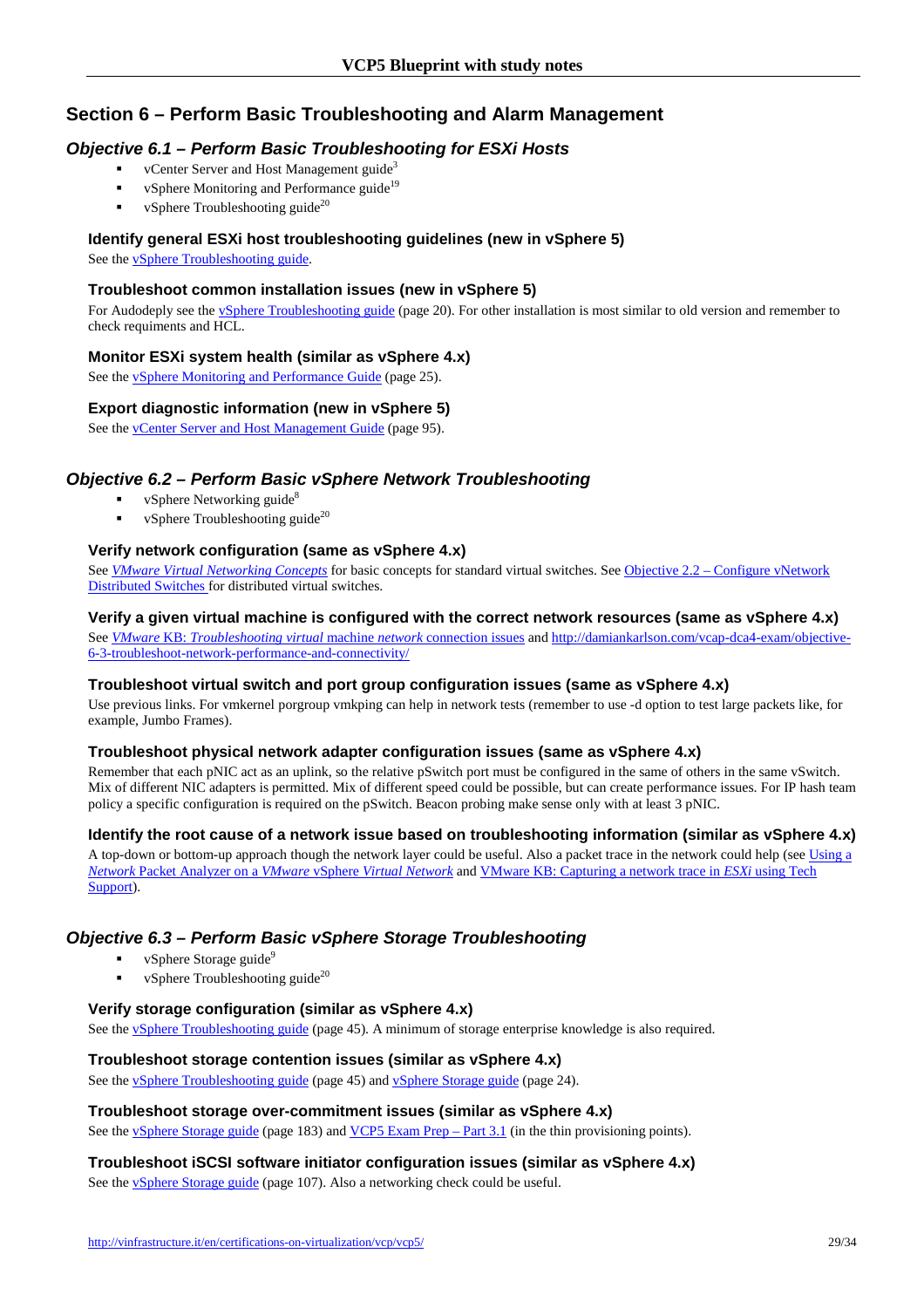## **Troubleshoot Storage Reports and Storage Maps (similar as vSphere 4.x)**

See Using VMware *vSphere Storage* Views.

**Identify the root cause of a storage issue based on troubleshooting information (similar as vSphere 4.x)**  See the vSphere Troubleshooting guide (page 45).

## **Objective 6.4 – Perform Basic Troubleshooting for HA/DRS Clusters and vMotion/Storage vMotion**

- For HA and DRS see also: **HA Deepdive and DRS Deepdive**
- vSphere Availability guide<sup>13</sup>
- vSphere Resource Management guide<sup>14</sup>
- vSphere Monitoring and Performance guide<sup>19</sup>
- vSphere Troubleshooting guide $^{20}$

### **Identify HA/DRS and vMotion requirements (similar as vSphere 4.x)**

See the vSphere Availability guide (page 11) and the vSphere Resource Management guide (page 51). Basically a shared storage is required, some network configurations, and (for DRS and vMotion) a CPU compatibility or the EVC function in the cluster.

#### **Verify vMotion/Storage vMotion configuration (similar as vSphere 4.x)**

See the vCenter Server and Host Management guide (page 119 and 122). For the network for vMotion a vmkernel interface is required (note that now vSphere 5 can use more interfaces). For Storage vMotion the main requirement is that the host can see both storages.

#### **Verify HA network configuration (new in vSphere 5)**

See the vSphere Availability guide (page 13). Heartbeat can go through the vmkernel management interfaces (or other specific interfaces)… but now with vSphere also thought the shared storage.

#### **Verify HA/DRS cluster configuration (similar as vSphere 4.x)**

See the vSphere Availability guide (page 11) and the vSphere Resource Management guide (page 51). Some new windows are now available to check HA and DRS status.

#### **Troubleshoot HA capacity issues (similar as vSphere 4.x)**

See the vSphere Troubleshooting guide (page 31). When planning for HA you need to plan for a maximum host failure; the number of hosts that can fail before you run short on resources. When VMs can no longer start this might be due to a lack of resources (memory is quite common) with warnings like "insufficient resources to satisfy failover level".

#### **Troubleshoot HA redundancy issues (same as vSphere 4.x)**

See the vSphere Availability guide (page 11).

#### **Interpret the DRS Resource Distribution Graph and Target/Current Host Load Deviation (same as vSphere 4.x)**

See VMware DRS Resource Distribution Chart.

#### **Troubleshoot DRS load imbalance issues (similar as vSphere 4.x)**

See the vSphere Resource Management guide (page 62).

#### **Troubleshoot vMotion/Storage vMotion migration issues (similar as vSphere 4.x)**

See the vCenter Server and Host Management guide (page 119 and 122). Check also compatibility with snaphosts.

#### **Interpret vMotion Resource Maps (similar as vSphere 4.x)**

Topology maps are a easy way to show you the network and storage connection from an to hosts and/or VMs. As stated above there are some requirements to the use of vMotion live storage, networking etc. A first and easy check is to look at the topology maps and see if these requirements are met. Maps can be found when selecting a server and than selecting the tab Maps.

#### **Identify the root cause of a DRS/HA cluster or migration issue based on troubleshooting information (similar as vSphere 4.x)**

See all the previous references and also Perform Basic Troubleshooting for HA/DRS. For HA failover see also the vSphere Troubleshooting guide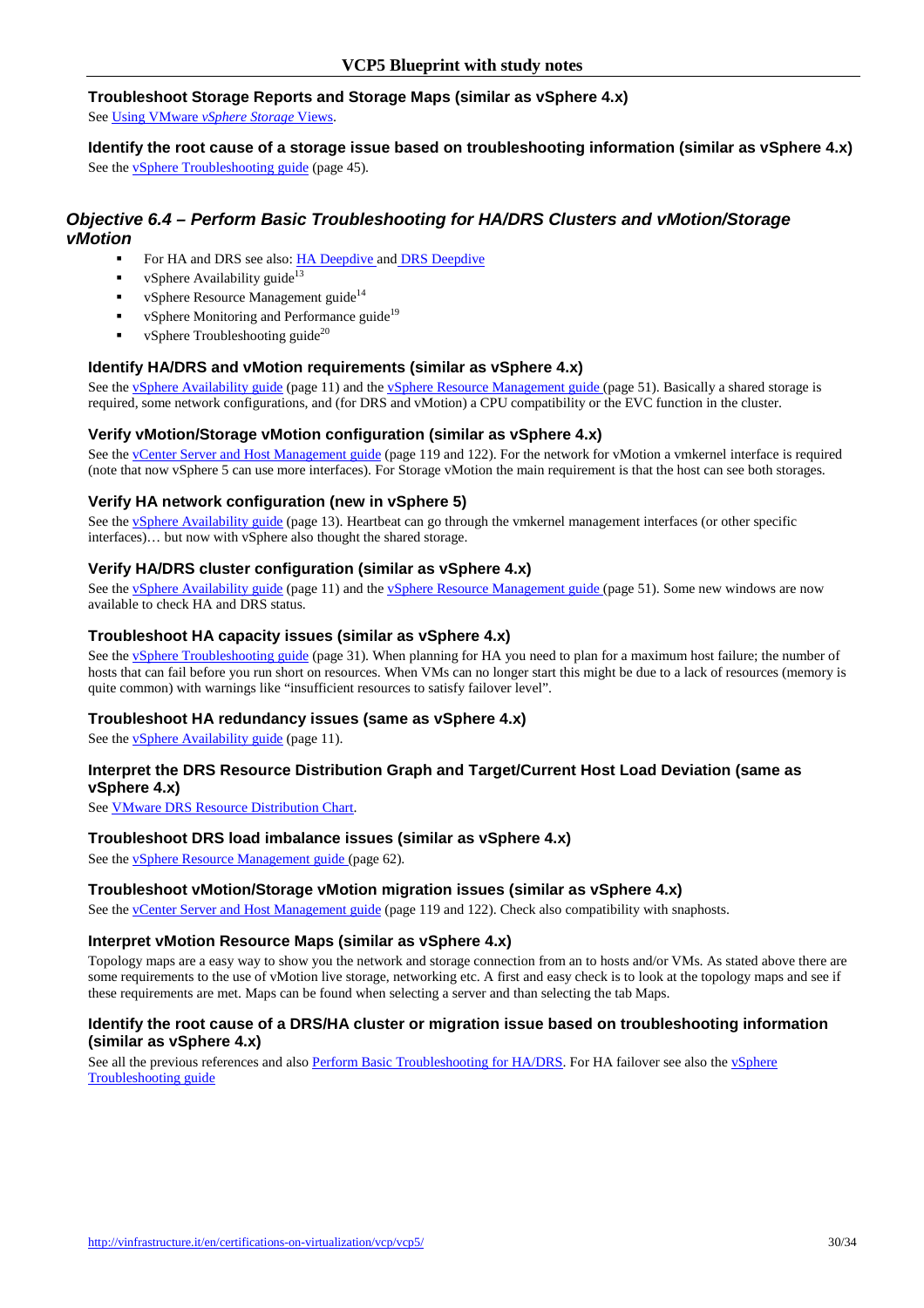# **Section 7 – Monitor a vSphere Implementation**

## **Objective 7.1 – Monitor ESXi, vCenter Server and Virtual Machines**

- See also this similar post: *Objective 7.1 Monitor ESXi, vCenter Server and Virtual Machines*.
	- vCenter Server and Host Management guide<sup>3</sup>
- vSphere Resource Management guide<sup>14</sup>
- vSphere Monitoring and Performance guide<sup>19</sup>

### **Describe how Tasks and Events are viewed in vCenter Server (similar as vSphere 4.x)**

See the **vCenter Server and Host Management guide** (page 101).

## **Identify critical performance metrics (similar as vSphere 4.x)**

See also: Monitor vSphere ESX/ESXi and Virtual Machine Performance (for VCP4).

## **Explain common memory metrics (similar as vSphere 4.x)**

See the vSphere Monitoring and Performance guide (page 7).

## **Explain common CPU metrics (similar as vSphere 4.x)**

See the old Basic System Administrator guide.

## **Explain common network metrics (similar as vSphere 4.x)**

See the old Basic System Administrator guide.

## **Explain common storage metrics (similar as vSphere 4.x)**

See the old **Basic System Administrator guide**.

#### **Compare and contrast Overview and Advanced Charts (similar as vSphere 4.x)**  See also: Monitor vSphere ESX/ESXi and Virtual Machine Performance (for VCP4).

# **Configure SNMP for vCenter Server (same as vSphere 4.x)**

See the vCenter Server and Host Management guide (page 37).

# **Configure Active Directory and SMTP settings for vCenter Server (same as vSphere 4.x)**

See the <u>vCenter Server and Host Management guide</u> (page 36).

## **Configure vCenter Server logging options (same as vSphere 4.x)**

See the **vCenter Server and Host Management guide** (page 38).

## **Create a log bundle (same as vSphere 4.x)**

See the **vCenter Server and Host Management guide** (page 98).

## **Create/Edit/Delete a Scheduled Task (similar as vSphere 4.x)**

See the **vCenter Server and Host Management guide** (page 101).

# **Configure/View/Print/Export resource maps (similar as vSphere 4.x)**

See the vCenter Server and Host Management guide (page 143).

# **Start/Stop/Verify vCenter Server service status (similar as vSphere 4.x)**

See the **vCenter Server and Host Management guide** (page 112).

#### **Start/Stop/Verify ESXi host agent status (similar as vSphere 4.x)**  See the vCenter Server and Host Management guide (page 111).

**Configure vCenter Server timeout settings(similar as vSphere 4.x)**  See the *vCenter Server and Host Management guide* (page 38).

**Monitor/Administer vCenter Server connections (similar as vSphere 4.x)**  See the **vCenter Server and Host Management guide** (page 28).

## **Create an Advanced Chart (similar as vSphere 4.x)**

See the vSphere Monitoring and Performance guide (page 13) and Understanding and Customizing *VMware* ESX Server *Performance* **chart**.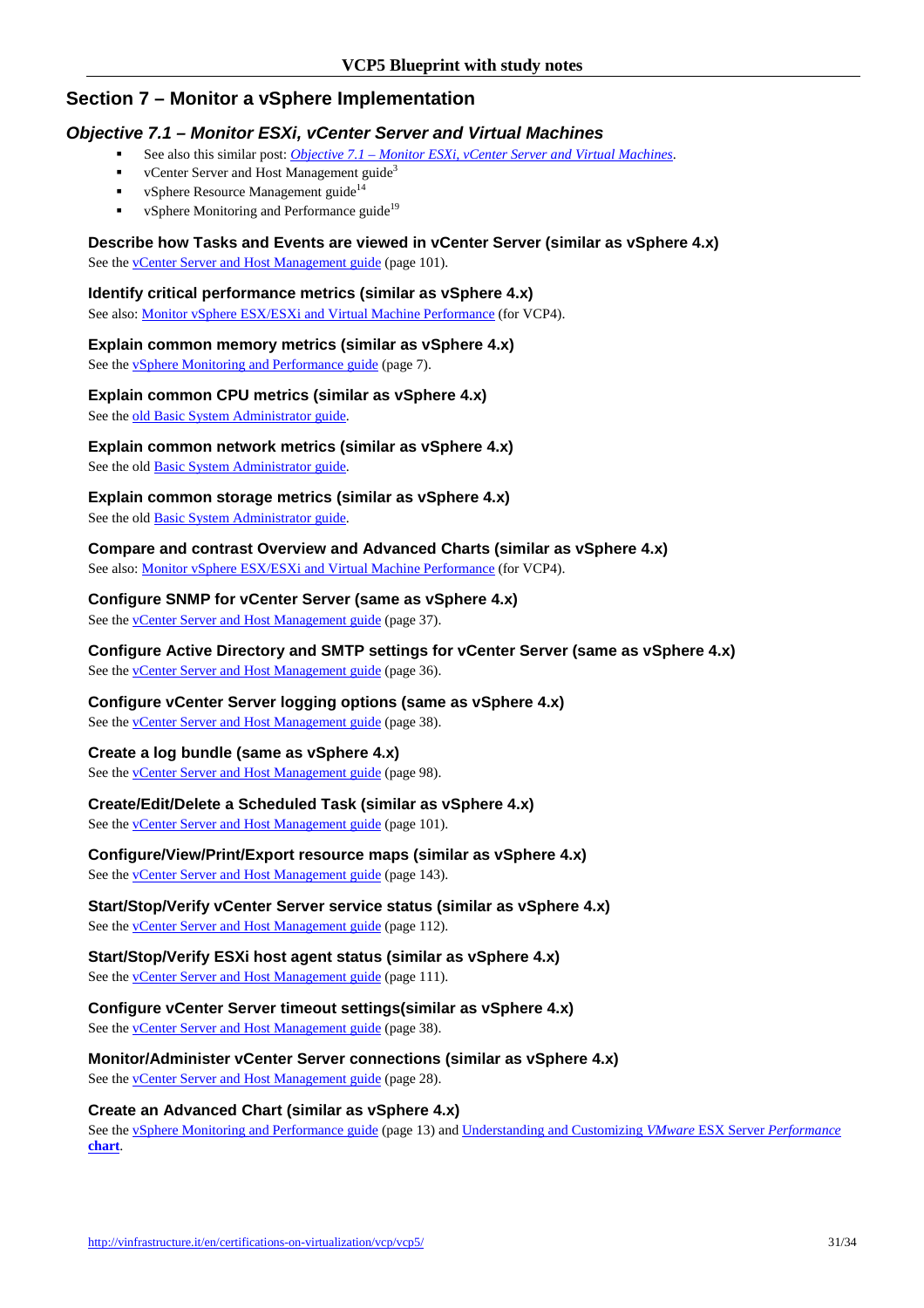## **Determine host performance using resxtop and guest Perfmon (similar as vSphere 4.x)**

See the vSphere Monitoring and Performance guide (page 43) and *ESXTOP* – Yellow Bricks and *VMware* Tools Has *Perfmon* Integration.

## **Given performance data, identify the affected vSphere resource (similar as vSphere 4.x)**

See: *Performance* Best Practices for *VMware vSphere* 4.1.

# **Objective 7.2 – Create and Administer vCenter Server Alarms**

- See also this similar post: *Objective 7.2 Create and Administer vCenter Server Alarms*.
- vCenter Server and Host Management guide<sup>3</sup>
- vSphere Resource Management guide<sup>14</sup>
- vSphere Monitoring and Performance guide<sup>19</sup>
- VMware vSphere Examples and Scenarios guide<sup>5</sup>
- Sample chapter of VCP VMware Certified Professional on VSphere 4 Study Guide: Exam VCP-410 book
- *5 things you need to know about VMware vSphere Alarms*

## **List vCenter default utilization alarms (similar as vSphere 4.x)**

See the <u>vSphere Monitoring and Performance guide</u> (page 33) and Objective 8.7 – Create and Respond to vCenter Utilization Alarms.

## **List vCenter default connectivity alarms (similar as vSphere 4.x)**

See the vSphere Monitoring and Performance guide (page 33) and Objective 8.6 – Create and Respond to vCenter Connectivity Alarms.

## **List possible actions for utilization and connectivity alarms (similar as vSphere 4.x)**

See the vSphere Monitoring and Performance guide (page 33) and Managing with *Alarm Actions*.

## **Create a vCenter utilization alarm (similar as vSphere 4.x)**

See the vSphere Monitoring and Performance guide (page 33) and Objective 8.7 – Create and Respond to vCenter Utilization Alarms.

## **Create a vCenter connectivity alarm (similar as vSphere 4.x)**

See the <u>vSphere Monitoring and Performance guide</u> (page 33) and Objective 8.6 – Create and Respond to vCenter Connectivity Alarms.

#### **Configure alarm triggers (similar as vSphere 4.x)**

See the vSphere Monitoring and Performance guide (page 33) and *5 things you need to know about VMware vSphere Alarms*.

#### **Configure alarm actions (similar as vSphere 4.x)**

See the vSphere Monitoring and Performance guide (page 33) and *5 things you need to know about VMware vSphere Alarms*.

### **For a given alarm, identify the affected resource in a vSphere implementation (similar as vSphere 4.x)** See the vSphere Monitoring and Performance guide (page 33).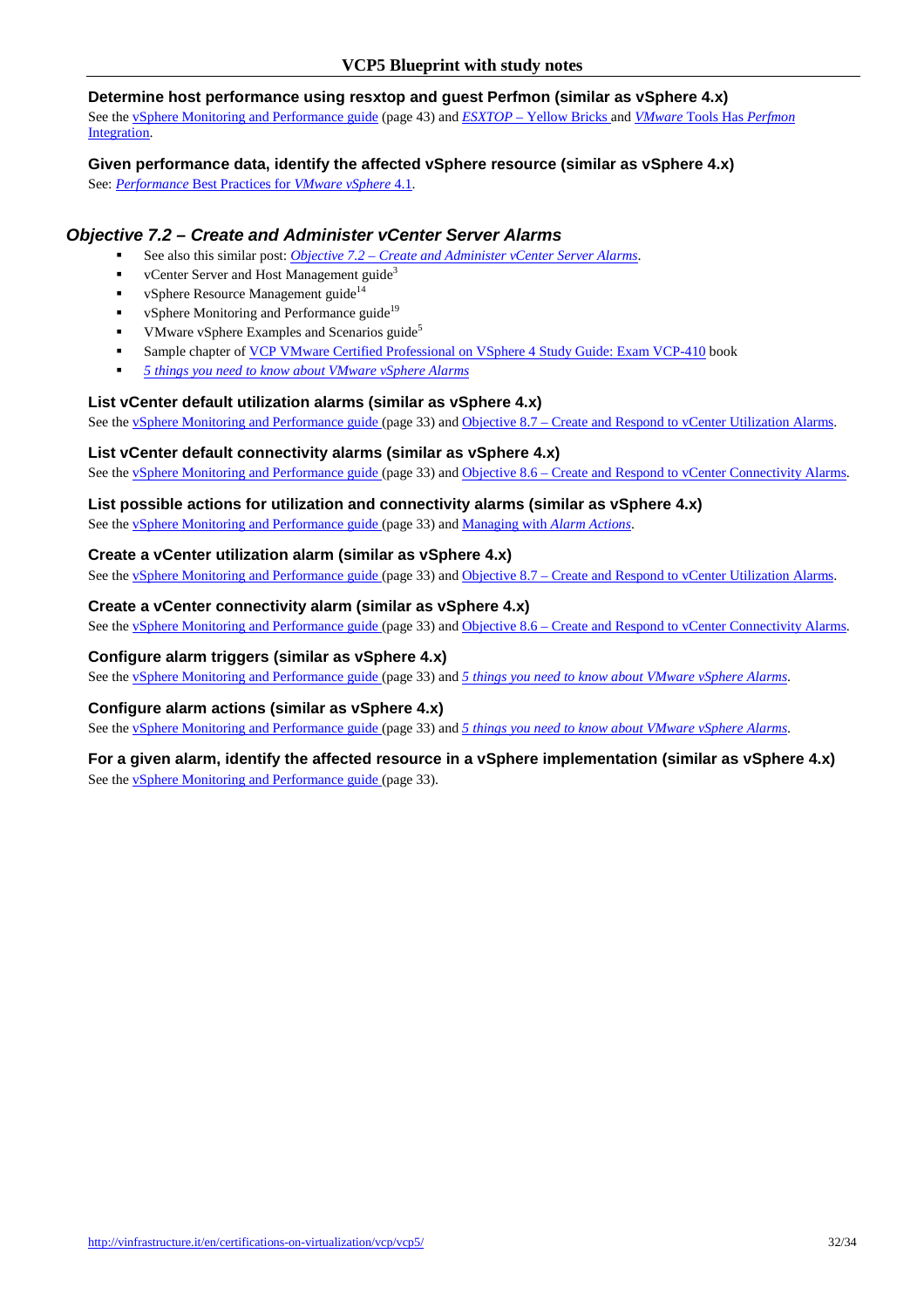## **Practice Exams**

http://vinfrastructure.it/en/2011/08/vcp5-practice-exams/

This is a list of some practice tests for the VCP5 exam:

- VCP5 Official Mock Exam This time the mock exam seems good enough (some questions are still too easy, but some are similar to the VCP5 beta exam).
- http://www.simonlong.co.uk/blog/vcp5-practice-exams/ The exam is just in a beta phase, a little simple yet, but with some good question.
- http://www.kalenarndt.com/vcp-510-quiz/ Actually with few questions, but just started.
- vSphere 5 Configuration Maximums Practice Tests Series Some tests about the configuration maximums.
- http://twitter.com/#!/VCP5\_QOTD One question each day (but seems blocked on Aug, 9).